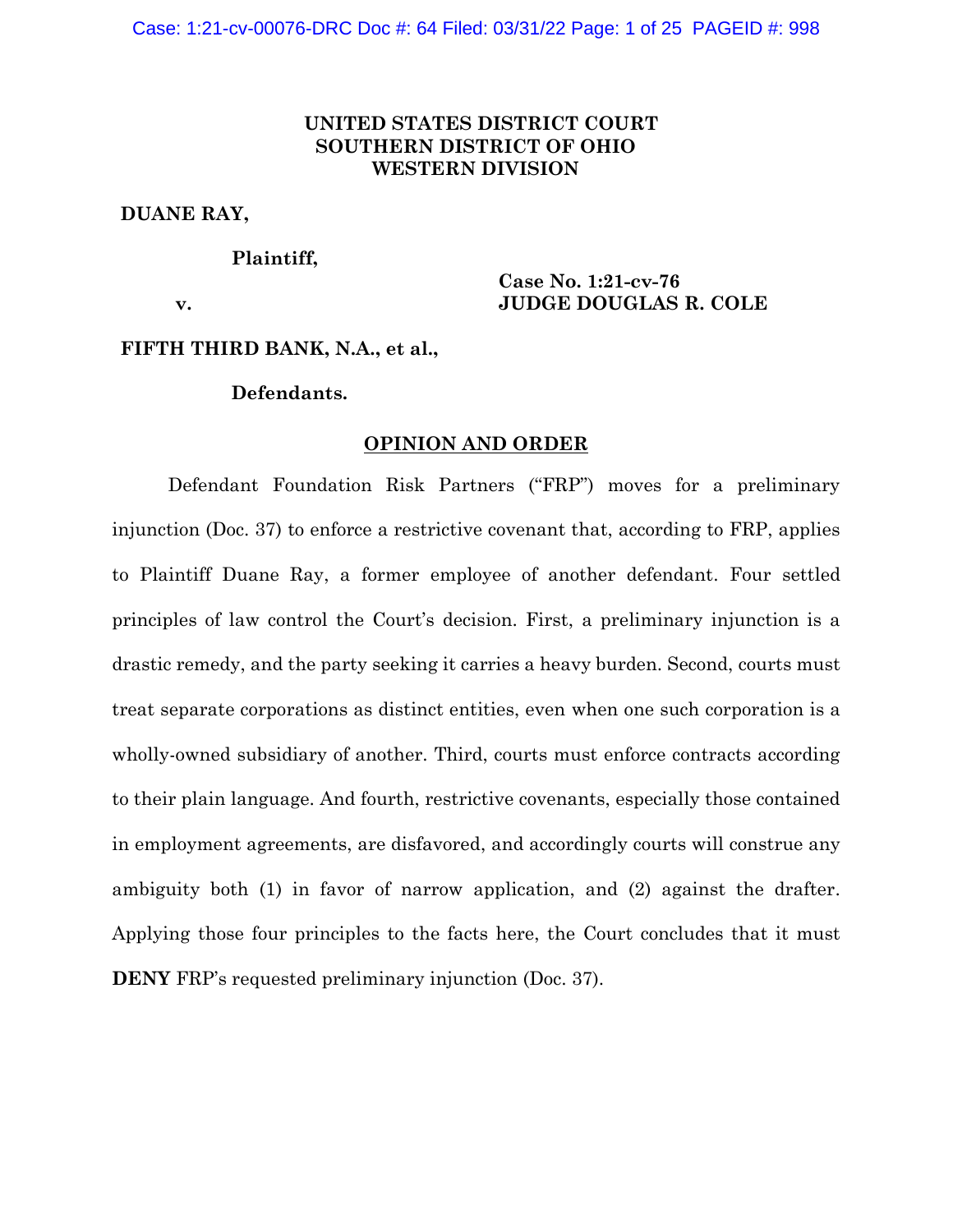# **FACTUAL BACKGROUND**

The Court has previously addressed the factual underpinnings of the business transaction giving rise to the instant dispute in its recent decision in *Hobbs v. Fifth Third Bank, N.A.*, No. 1:20-cv-1040, 2021 WL 5577406 (S.D. Ohio Nov. 29, 2021). That case, like this case, involves a former employee of Fifth Third Insurance (there Hobbs, here Ray), against whom Foundation Risk Partners (who acquired the Fifth Third Insurance business) is seeking to enforce a restrictive covenant. (The former employees are the plaintiffs in both actions because they filed for declaratory relief, asserting that the restrictive covenant at issue is not valid or enforceable.) Thus, the Court will keep its description of the underlying business transaction in this Opinion short and refer those wishing greater detail regarding that transaction to the previous Opinion. *See id.* at \*1–4.

Fifth Third Insurance ("FTI") is a wholly-owned subsidiary of Fifth Third Bank, N.A. (the "Bank"). The Bank, through FTI, purchased an insurance business from Epic Insurance Solutions LLC ("Epic") in late 2017. As part of the 2017 transaction between FTI and Epic, the Bank offered jobs to the insurance brokers who had been employed at Epic, including Ray. (*See* 9/25/17 Offer Ltr., Am. Compl. Ex. 1, Doc. 22-1). Unfortunately, as is the case with some of the other key documents here, the exact identity of Ray's new employer is a little murky. The offer letter is on Fifth Third Bank letterhead, but it purports to offer Ray employment with "Epic Insurance Solutions Agency  $LLC<sub>i</sub>$  which, following its acquisition by Fifth Third

<sup>&</sup>lt;sup>1</sup> Despite the similar name, this is a different entity from Epic Insurance Solutions LLC.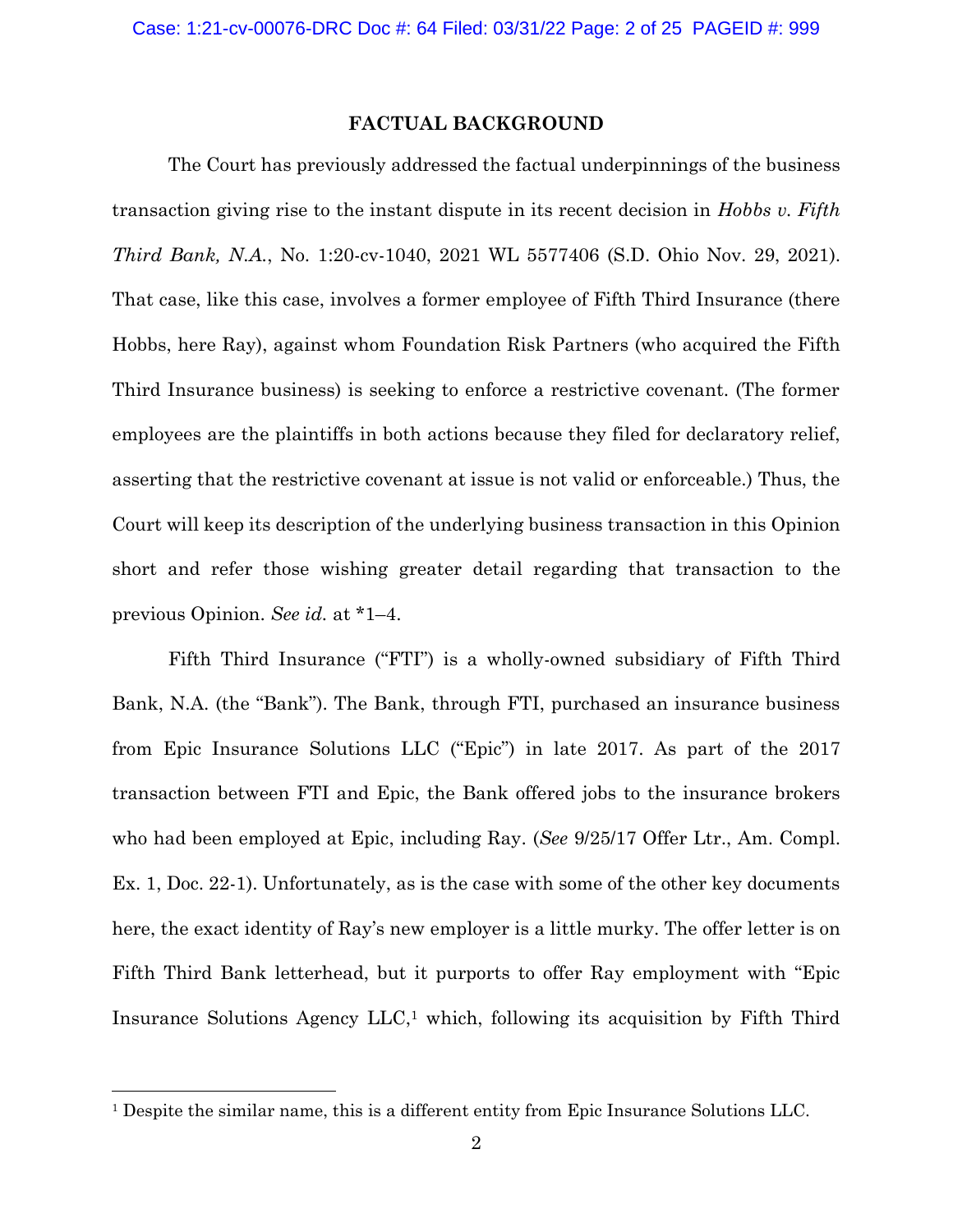### Case: 1:21-cv-00076-DRC Doc #: 64 Filed: 03/31/22 Page: 3 of 25 PAGEID #: 1000

Insurance Agency, Inc., will become an indirectly wholly-owned subsidiary of Fifth Third Bancorp (collectively 'Fifth Third')." (*Id.* at #167). But the letter goes on to note that "*the Bank* offers employees" certain benefits, instructs Ray that any questions should go to *the Bank's* human resources department, and states that Ray will be "accepting this offer of employment with Fifth Third," i.e., the collective entity that includes Epic Insurance Solutions Agency LLC, FTI, and Fifth Third Bancorp. (*See id.* at #168–71).

In any event, the compensation that "Fifth Third" offered each prospective employee included a grant of Fifth Third Bancorp stock (the amount varied depending on the employee) subject to a three-year cliff vesting period. More specifically, the employee would vest in the stock if he or she remained employed at "Fifth Third" on the first day of the first full quarter that occurred more than three years after the deal closed. (*Id.* at #167). (As the deal closed in November 2017, the vesting date was January 1, 2021.) Fifth Third offered Ray \$15,000 in such stock, subject to Board of Director approval. (*Id.*).

The transaction between Epic and the Bank also involved the assignment of certain restrictive covenants that had applied to the brokers when they worked at Epic. Importantly for present purposes, though, at the evidentiary hearing FRP specifically disclaimed any reliance on those restrictive covenants as a basis for the relief it seeks. Thus, the Court need not consider the impact, if any, of those restrictive covenants, and will not discuss them further here.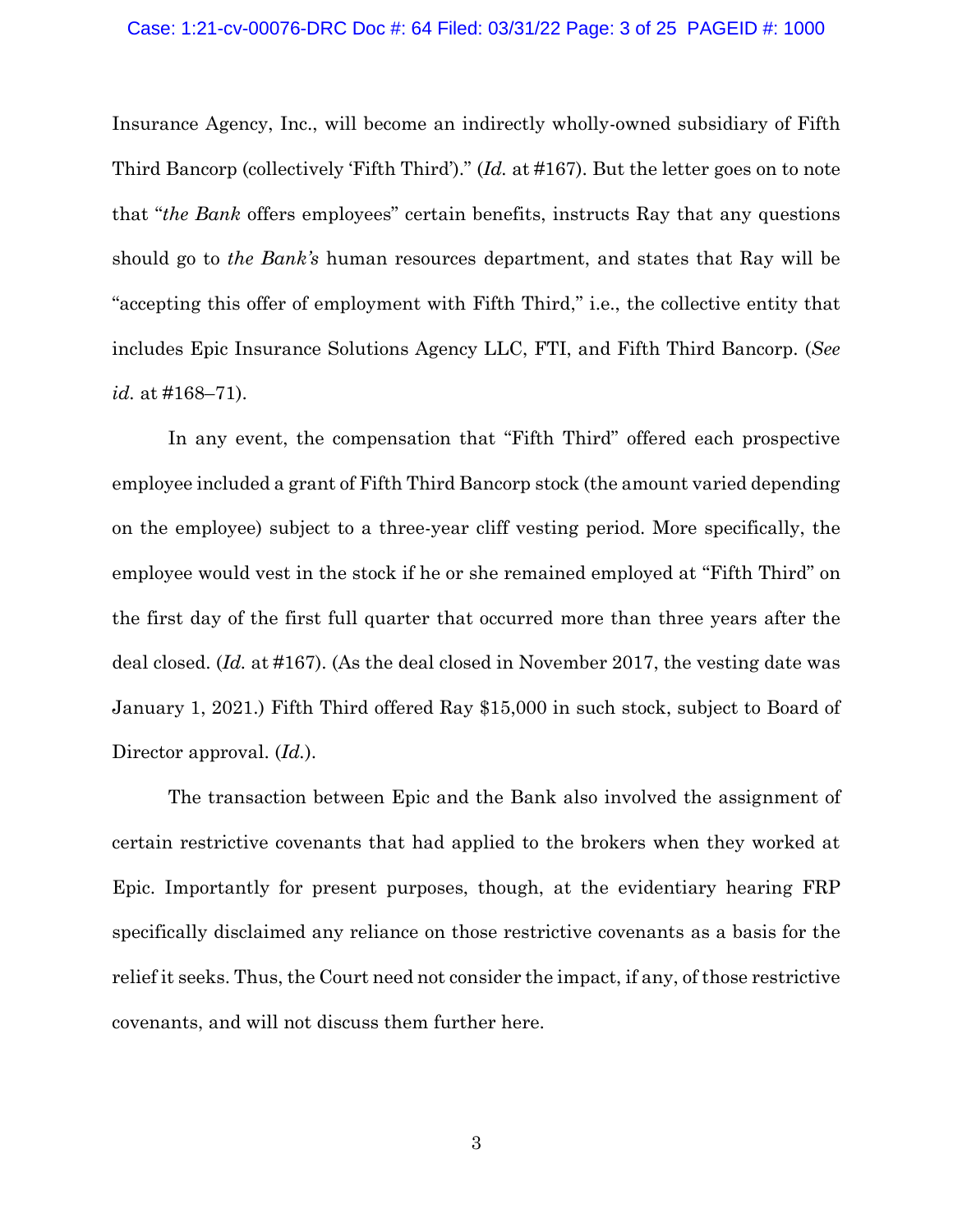#### Case: 1:21-cv-00076-DRC Doc #: 64 Filed: 03/31/22 Page: 4 of 25 PAGEID #: 1001

The Bank, however, also imposed its own restrictive covenant (or, technically, a restrictive covenant subject to yearly renewal) on Ray in connection with his employment there. And that restrictive covenant *is* relevant here. The Bank accomplished this objective through an annual Incentive Compensation Program ("ICP") for its employees. Every year, the Bank announced a new ICP, and every year Ray (and others), would electronically signify their acceptance of that ICP (i.e., use a mouse to click a button on their computer screen).

The 2020 ICP (the ICP relevant here) is between the "Participant" and "Fifth Third Bank, National Association (including its parent companies, subsidiaries, and affiliates, collectively 'Fifth Third,' the 'Bank,' or 'Employer')" (2020 ICP, Pl. Hr'g Ex. 7, at 1). The restrictive covenant appears in Section V of the document. It provides that, in exchange for "the benefits that the Participant receives under this Plan, the Bank's providing Participants with portions of its Confidential Information … and access to customers and customer goodwill, and continued employment," that "for a period of two [] years after the Termination of Employment, regardless of the reason for the termination," the Participant will not engage in certain activities. (*Id.* at 11). As relevant here, the Participant (1) will not solicit any "customers with whom Participant had contact … during the last two [] years of employment with Fifth Third," and (2) will not "[a]ccept business or orders" from such customers as to "products or services competitive with those products and services as to which Participant had material involvement …." (*Id.*).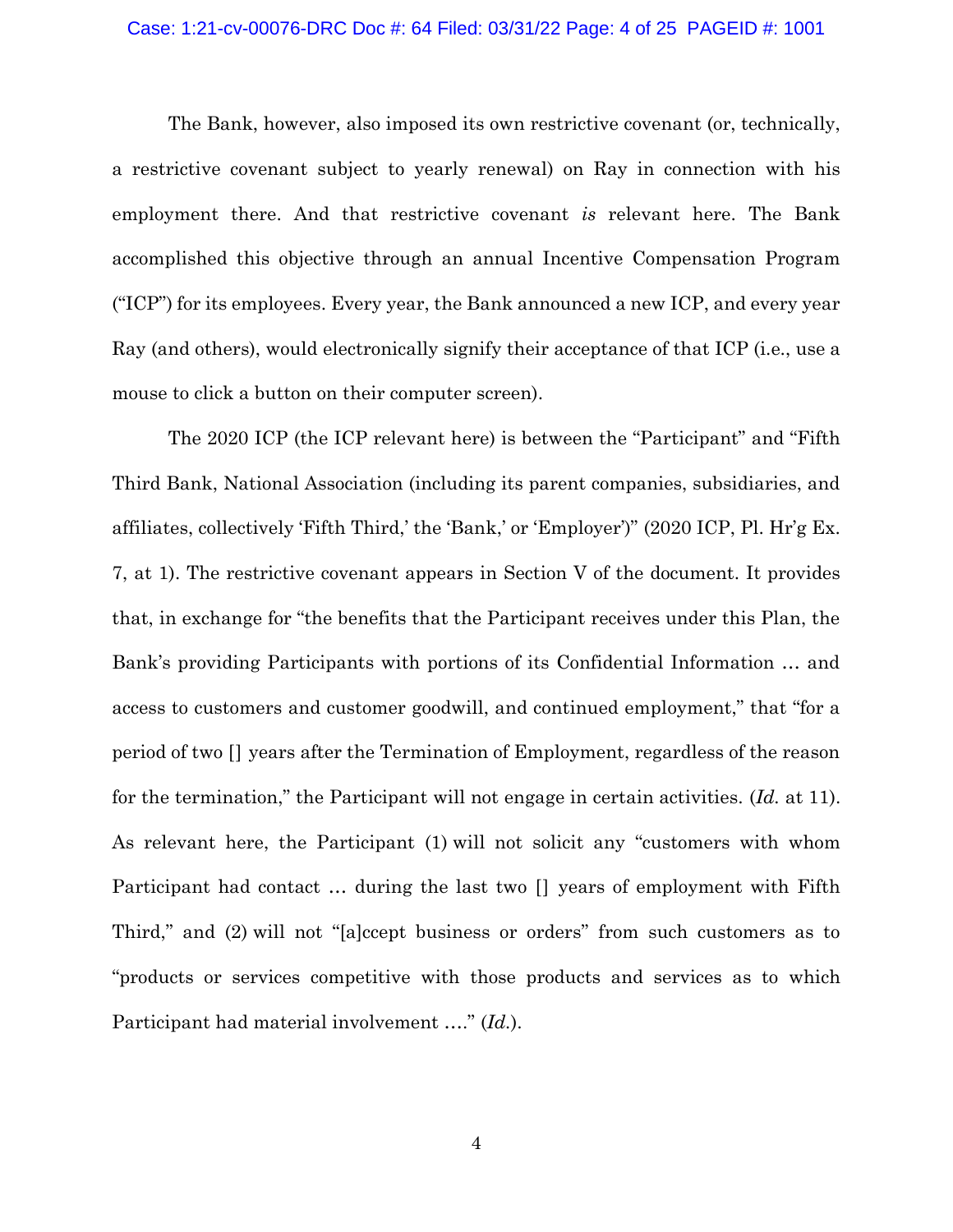The 2020 ICP also separately addressed the extent to which "rights and obligations" under the ICP could be assigned. In particular, Section IX, labeled "Miscellaneous Provisions," includes the following:

Participant may not assign or otherwise transfer Participant's rights, obligations, or duties contained in this Plan. Fifth Third retains the right without further notice or consent to assign its rights and obligations under the Plan *to any successor in interest or purchaser of substantially all of Fifth Third's assets*. In the event of such an assignment, the benefits and burdens of this Plan shall inure to the benefit of and is [*sic*] binding upon the successor or assignee of Fifth Third.

(*Id.* at 15 (emphasis added)).

The final contract relevant to the current dispute is an Asset Purchase Agreement ("APA") between (as relevant here) FTI and Epic Insurance Solutions Agency LLC ("Epic Agency") (collectively the "Selling Parties") and FRP (the "Buyer"). The agreement is dated December 4, 2020, and called for the closing to occur at 11:59 p.m. on December 31, 2020 (i.e., one minute before the stock grants referred to above were set to vest). (*See* APA, §§ 1.08, 1.18).<sup>2</sup> The basic structure of the deal was that the Selling Parties (i.e., FTI and Epic Agency) would sell all or substantially all of their assets to the Buyer. Because FTI was the sole member of Epic Agency, one of FTI's assets was its sole membership interest in Epic Agency. Thus, as a result of the transaction, Buyer purchased not only all of the assets of the two entities, but also acquired the Epic Agency entity itself. And, important here, the assets that the

<sup>2</sup> Although the APA was not admitted as physical evidence during the Preliminary Injunction hearing, the parties stipulated to its authenticity and admissibility, and agreed that counsel would email a copy of the APA and associated attachments to chambers after the hearing for inclusion in the record, which counsel then did. (*See* 02/11/2022 Minute Entry).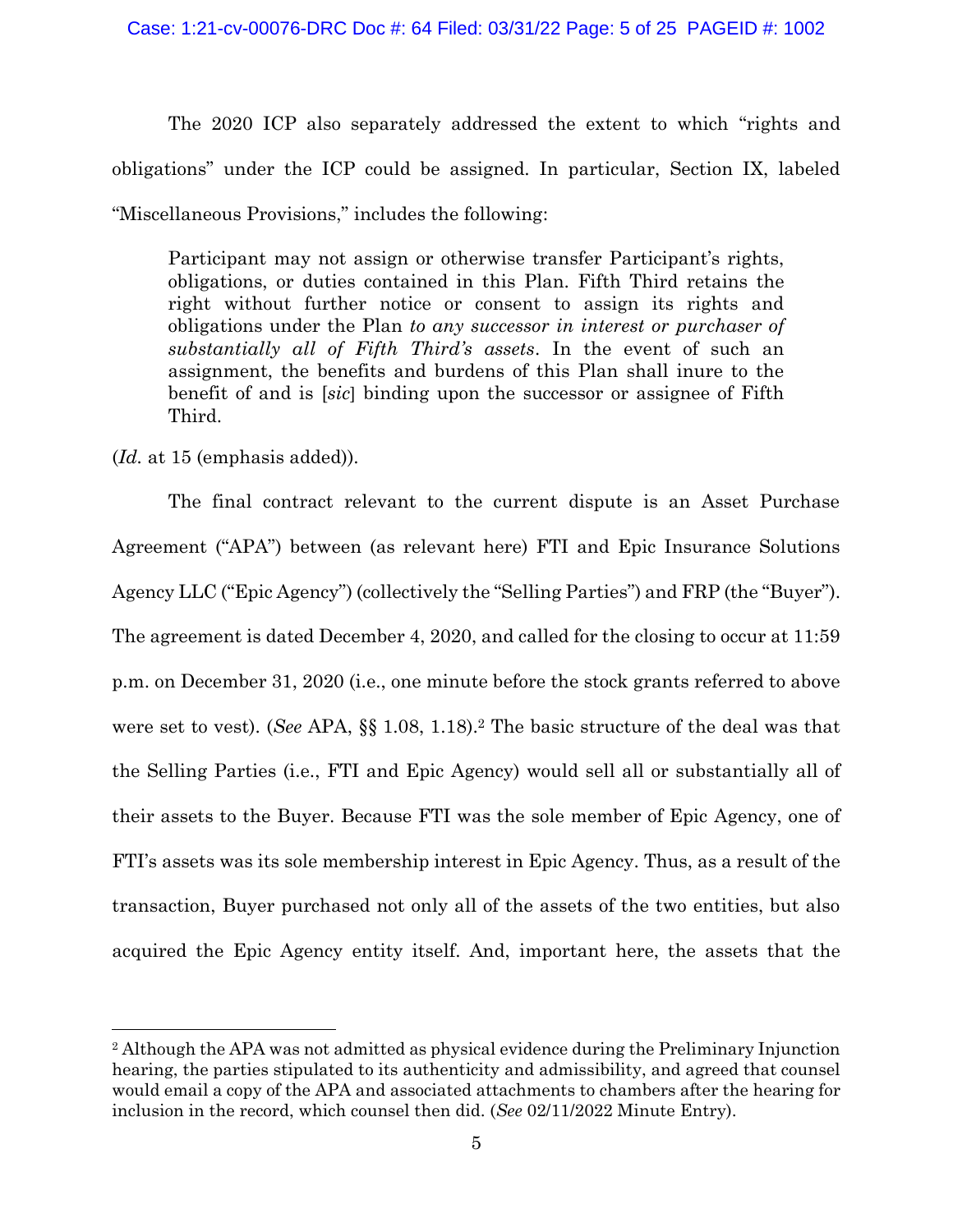#### Case: 1:21-cv-00076-DRC Doc #: 64 Filed: 03/31/22 Page: 6 of 25 PAGEID #: 1003

Selling Parties transferred included "all rights of Selling Parties under any noncompetition, non-solicitation, non-piracy, or other restrictive covenant in favor of a Selling Party …." (*Id.* at § 2.01(c)).

In connection with the sale, the Selling Parties provided a list of employees who were working in the insurance business. (Disclosure Schedule, APA Schedule 1.64). The list identified 79 such employees, including Duane Ray (and Myron Hobbs, the plaintiff in the other lawsuit mentioned above). (*Id.*). The APA contemplated that each listed employee (who the APA referred to as "Transferred Employees") would accept a job offer with FRP pursuant to employment agreements with FRP that included restrictive covenants. (*See* APA §§ 1.64 (noting "Transferred Employees" will sign "Employment Agreements"), 3.04(b) (defining "Employment Agreements" to include a restrictive covenant)).

Because the closing was set to occur in advance of the stock grant vesting date (by one minute), Fifth Third's view was that it had no obligation to fulfill the previous stock grants it had awarded to the Epic employees who joined "Fifth Third" in connection with Fifth Third's earlier purchase of Epic. To sweeten the pot on the FRP employment offer, though, Fifth Third told Ray that, if he accepted the FRP employment contract, and also signed a general release—whereby he would broadly release any and all claims that he may have against Fifth Third—Fifth Third would pay him a lump sum of \$10,000, which was \$5,000 less than the previously promised stock grant. (*See* General Release of All Claims, Am. Compl. Ex. 6, Doc. 22-6, #210).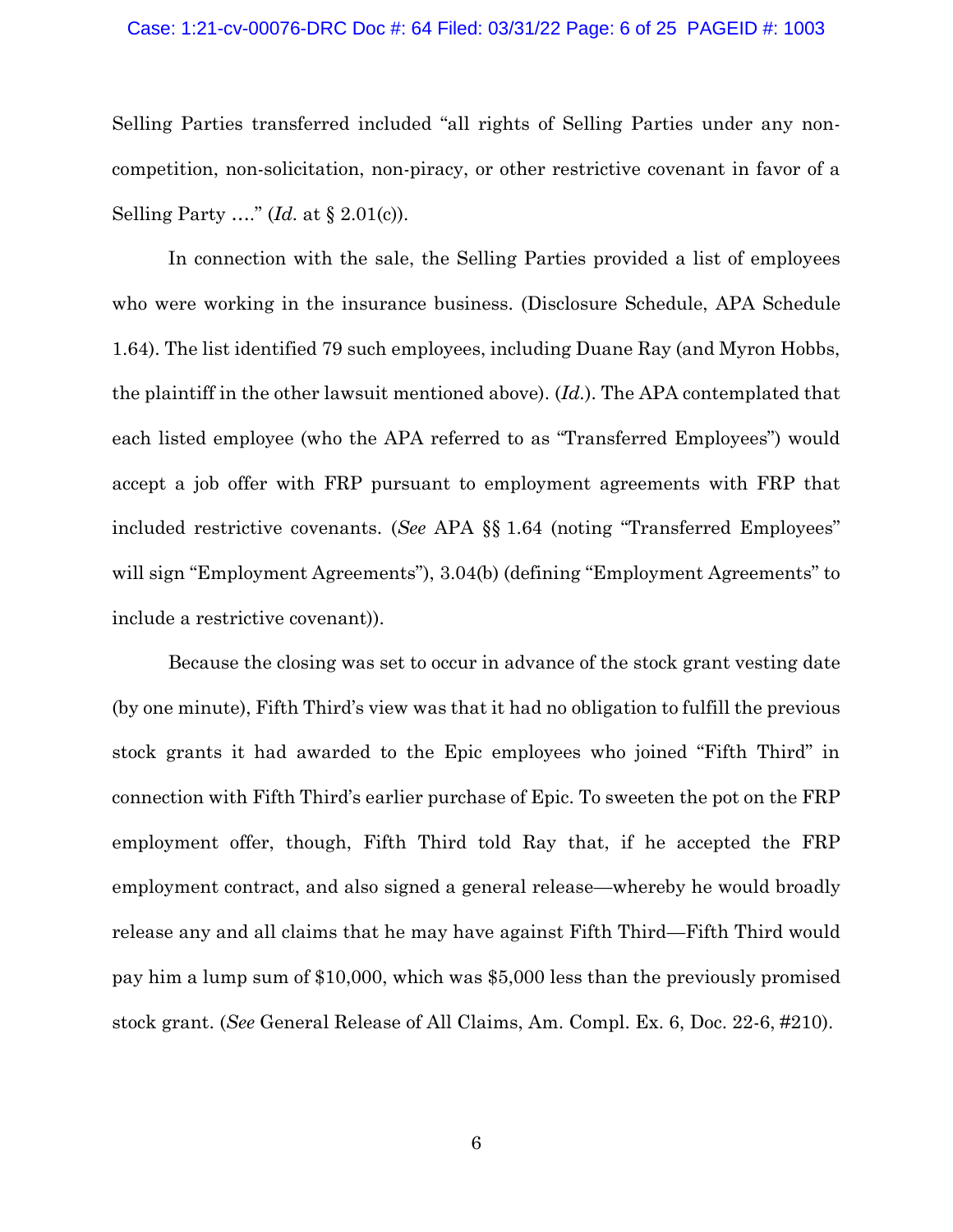### Case: 1:21-cv-00076-DRC Doc #: 64 Filed: 03/31/22 Page: 7 of 25 PAGEID #: 1004

Ray (and Hobbs) declined to accept the FRP employment offer and refused to sign Fifth Third's proposed release. When Fifth Third learned in late December that Ray would not accept the FRP offer, and thus would not become an FRP employee upon closing, Fifth Third terminated Ray's employment. As a result, Fifth Third did not employ Ray as of the stock vesting date, and in turn did not grant him the promised stock, or pay the monetary equivalent.<sup>3</sup>

Instead of joining FRP, Ray ventured off on his own to sell insurance, apparently under the name of Big4 Insurance Agency. (*See* Big4 Ins. Announcement, FRP Post-Hr'g Br. Ex. 3, Doc. 62-3, #965). In doing so, it is undisputed that Ray contacted customers who he had serviced through FTI. By early fall of 2021, he had obtained business from sixteen such clients. (*See* Customer List, FRP Post-Hr'g Br. Ex. 4, Doc. 62-4, #966–68 (identifying sixteen clients in column four)).

FRP maintains that Ray's activities violate restrictive covenants that FRP has a right to enforce. After FRP raised its concerns to Ray, Ray responded by filing this lawsuit seeking declaratory and injunctive relief relating to the 2020 ICP. (*See* Am. Compl., Doc. 22). In particular, Ray claimed that Fifth Third had materially breached that agreement, rendering any restrictive covenant therein unenforceable. (*Id*. at #132). Separately, Ray maintains that Fifth Third did not validly assign the restrictive covenants under the 2020 ICP to FRP, meaning that FRP has no standing to enforce those covenants. (*Id*.).

<sup>&</sup>lt;sup>3</sup> The Selling Parties and FRP also amended the APA such that "neither Walker, nor Duane Ray, nor Myron Hobbs is required to execute an Employment Agreement or accept employment with Buyer on or after the Closing Date as a condition precedent to the Closing." (*See* First Amendment to Asset Purchase Agreement, at 2 (Dec. 31, 2020)).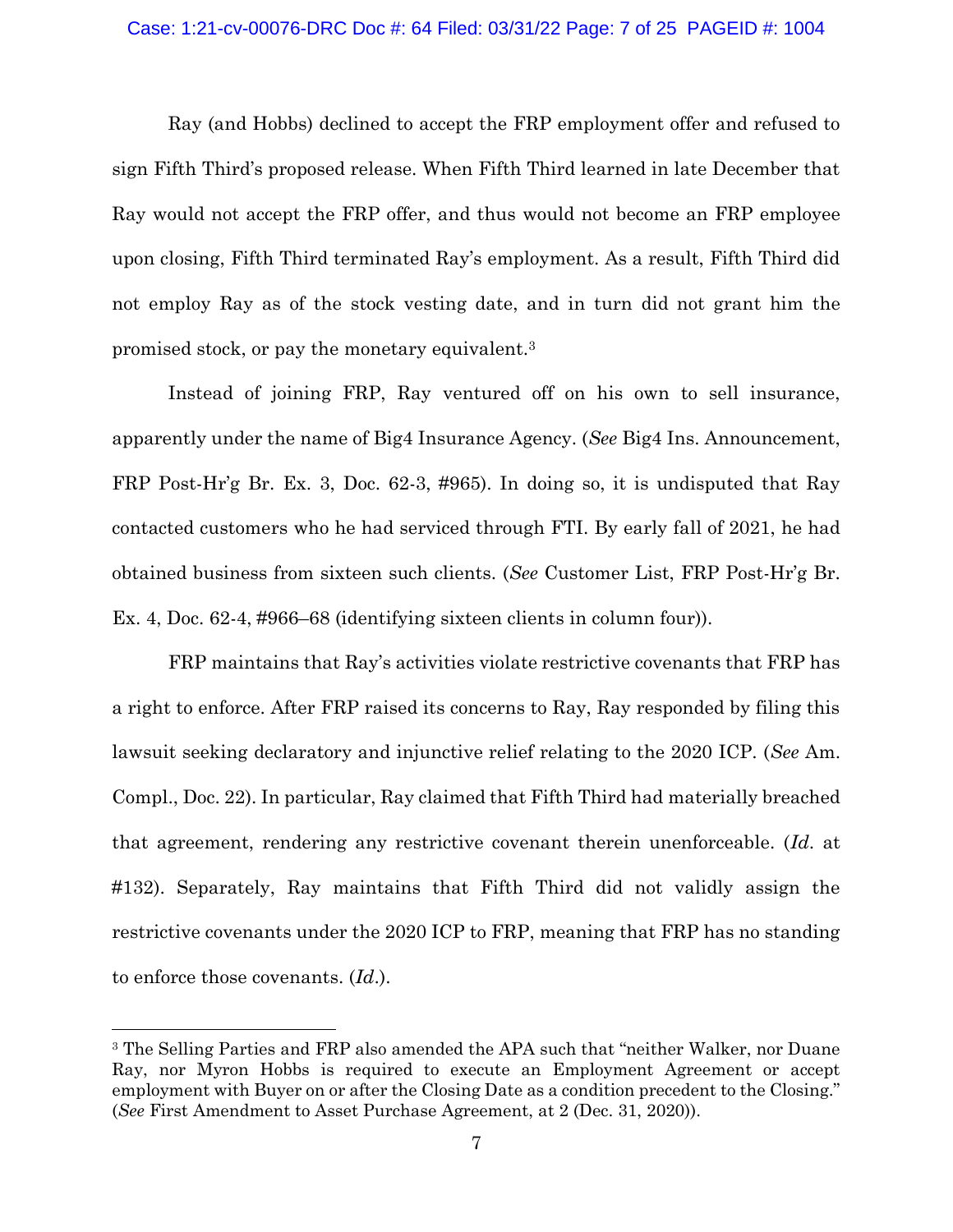#### Case: 1:21-cv-00076-DRC Doc #: 64 Filed: 03/31/22 Page: 8 of 25 PAGEID #: 1005

On October 7, 2021, the parties entered an agreed temporary restraining order ("TRO"). (Doc. 44). That TRO provided that Ray could continue to service the sixteen clients he had obtained as of September 2, 2021, but that Ray could not solicit or accept any other former customers. (*Id*. at #611). The TRO further required FRP to post a surety bond in the amount of \$25,000. (*Id.*). Under the terms of the original TRO, that prohibition would remain in place through a hearing on the instant motion for preliminary injunction, which was then scheduled for December 1–2, 2021. (*Id*. at #610). When the Court continued the hearing date, the parties entered an Amended Agreed TRO extending the date through the new hearing date, which at that point was yet undetermined (*see* Doc. 47), and increasing the surety bond to \$50,000 (*see*  Doc. 52; Doc. 53), which Defendants posted.

On February 11, 2022, the Court held an evidentiary hearing. On February 18, 2022, the parties cross-filed post-hearing briefs. (Docs. 60, 62, 63). The matter is now before the Court.

# **LAW AND ANALYSIS**

"The party seeking the preliminary injunction bears the burden of justifying such relief." *McNeilly v. Land*, 684 F.3d 611, 615 (6th Cir. 2012). And this is a heavy burden. As the Sixth Circuit has observed more than once, "preliminary injunctions are 'extraordinary and drastic remed[ies] … never awarded as of right." *Platt v. Bd. of Comm'rs on Grievances and Discipline of Ohio Supreme Court*, 769 F.3d 447, 453 (6th Cir. 2014) (quoting *Munaf v. Geren*, 553 U.S. 674, 689–90 (2008)); *Am. Civ. Liberties Union Fund of Mich. v. Livingston Cnty.*, 796 F.3d 636, 642 (6th Cir. 2015)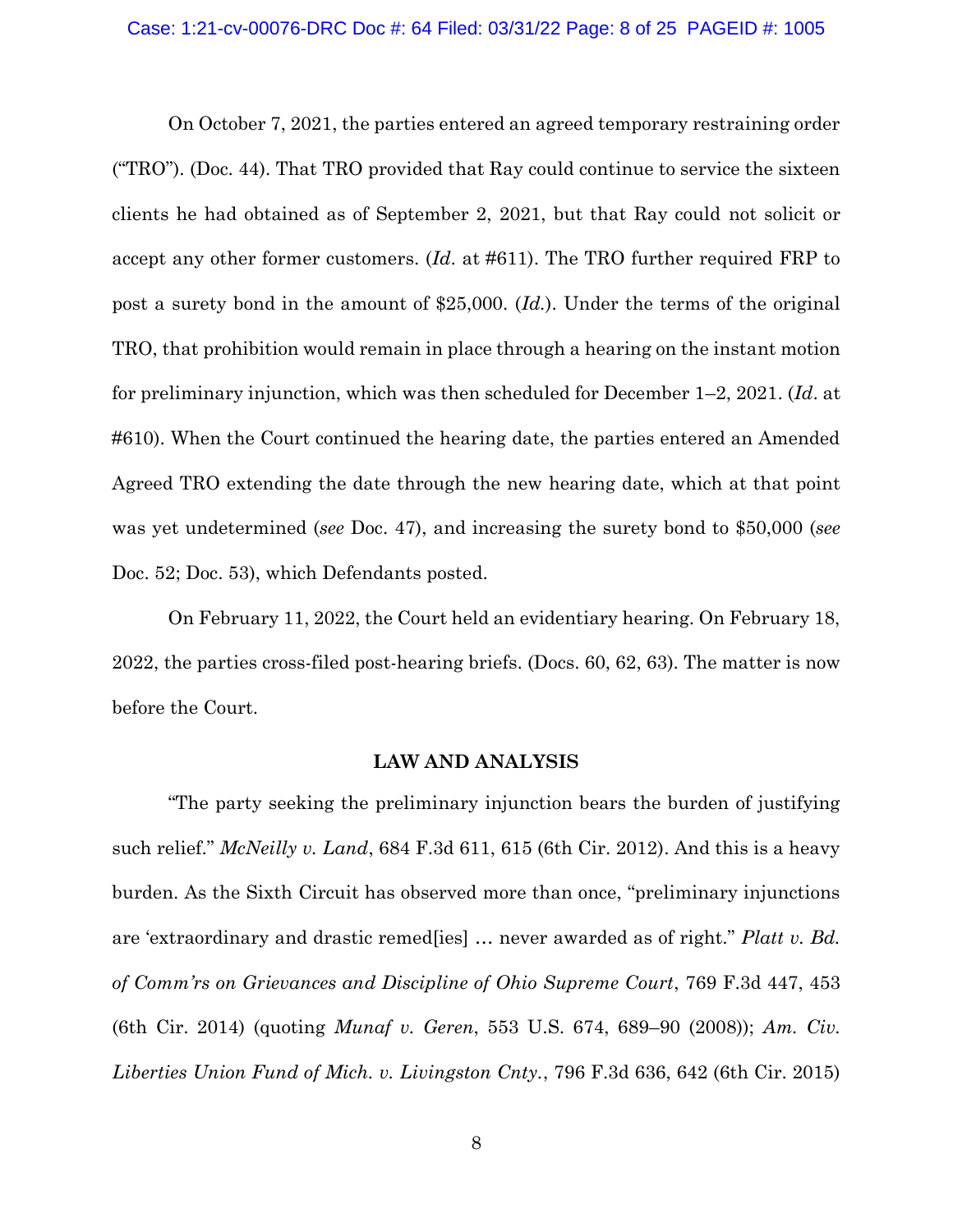#### Case: 1:21-cv-00076-DRC Doc #: 64 Filed: 03/31/22 Page: 9 of 25 PAGEID #: 1006

(same). Rather, such relief "should be granted only if the movant carries his or her burden of proving that the circumstances clearly demand it." *Overstreet v. Lexington-Fayette Urb. Cnty. Gov't*, 305 F.3d 566, 573 (6th Cir. 2002); *see also Leary v. Daeschner*, 228 F.3d 729, 739 (6th Cir. 2000) (noting that a "preliminary injunction is an 'extraordinary remedy involving the exercise of a very far-reaching power, which is to be applied only in the limited circumstances which clearly demand it'") (quoting *Direx Israel, Ltd. v. Breakthrough Med. Corp.*, 952 F.2d 802, 811 (4th Cir. 1991)) (brackets and internal quotation omitted).

The Court considers four factors in deciding whether to issue a preliminary injunction: (1) whether the movant has a strong likelihood of success on the merits; (2) whether the movant would suffer irreparable injury without the injunction; (3) whether issuance of the injunction would cause substantial harm to others; and (4) whether the public interest would be served by the issuance of the injunction. *Speech First, Inc. v. Schlissel*, 939 F.3d 756, 763 (6th Cir. 2019). No one factor is determinative, rather, the Court should "balance<sup>[]</sup> [the factors] against each other." *Overstreet*, 305 F.3d at 573 (citing *United Food & Com. Workers Union, Local 1099 v. Sw. Ohio Reg'l Transit Auth.*, 163 F.3d 341, 347 (6th Cir. 1998)). That said, a finding that there is no likelihood of success on the merits tips that balance in such a way that is "usually fatal" to the request for a preliminary injunction. *Gonzales v. Nat'l Bd. of Med. Exam'rs*, 225 F.3d 620, 625 (6th Cir. 2000) (citing *Mich. State AFL–CIO v. Miller*, 103 F.3d 1240, 1249 (6th Cir. 1997)). The Court considers each of those factors in turn.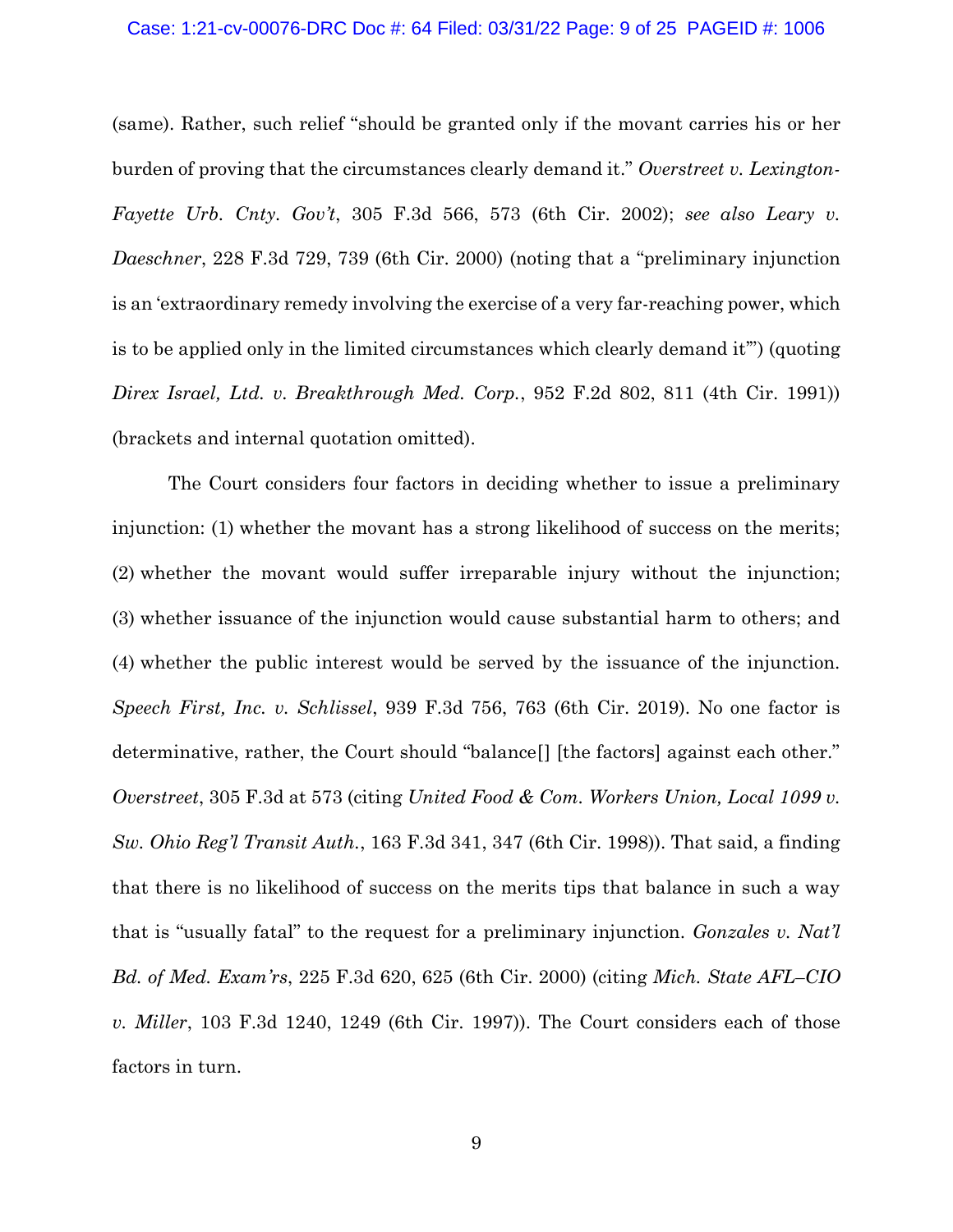# **A. FRP Has Not Provided Sufficient Evidence To Conclude That FRP Has A Strong Likelihood Of Success On The Merits.**

To satisfy the first prong, a movant must "show[] a strong or substantial likelihood or probability of success on the merits." *Bossert v. Springfield Grp., Inc.*, 579 F. Supp. 56, 66 (S.D. Ohio 1984); *Warner v. Cent. Tr. Co.*, 715 F.2d 1121, 1124 (6th Cir. 1983) ("Since the district court did not find that appellant had shown a strong or substantial likelihood that he could prove fraud in the transaction which produced the letter of credit, the first 'prong' of the traditional test for a preliminary injunction has not been met."). Let's start with the easy part—if the restrictive covenant from the 2020 ICP applies to Ray, the overwhelming evidence shows that he violated it. Indeed, he concedes as much. Thus, the likelihood-of-success-on-themerits prong comes down to whether FRP validly acquired the right to enforce that covenant against Ray. On that issue, the Court concludes that FRP has failed to establish a strong likelihood of success.

Understanding why that is so requires a close reading of the two key contracts at issue: (1) the 2020 ICP, which creates the restrictive covenant in Fifth Third's favor in the first instance, and (2) the 2020 APA, which is the mechanism by which Fifth Third (or, more accurately, FTI and Epic Agency) assigned certain contractual rights to FRP. In particular, analyzing the Defendants' likelihood of success requires careful attention to exactly which entities are parties to each of these agreements, to exactly what assignability rights the 2020 ICP creates, and to exactly what rights the 2020 APA assigns. And, in undertaking this interpretive task, the Court starts from the well-settled proposition under Ohio law that courts must "presume that the intent of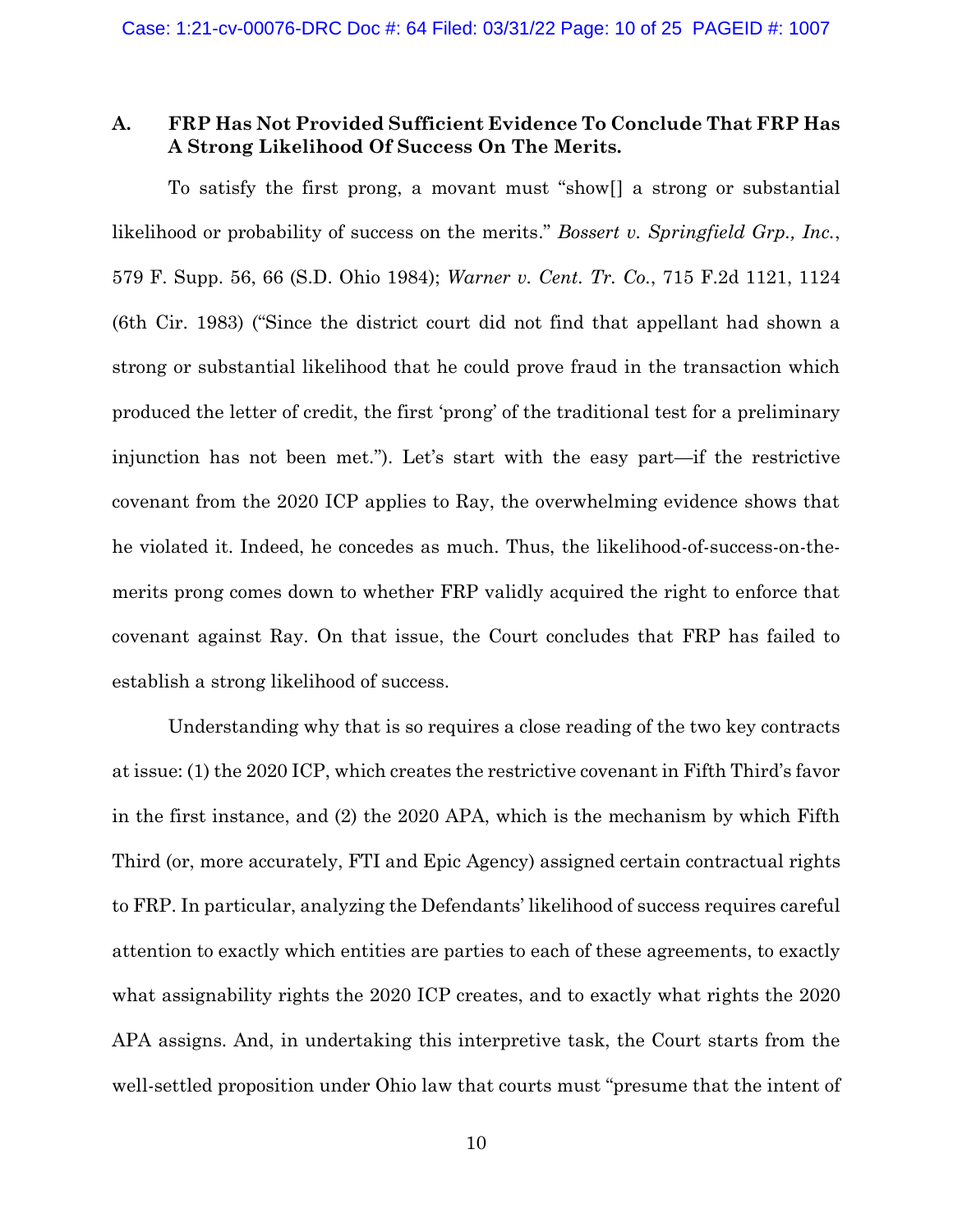the parties is reflected in the plain language of the contract." *Beverage Holdings, LLC v. 5701 Lombardo, LLC*, 150 N.E.3d 28, 31 (Ohio 2019).<sup>4</sup>

What creates much of the confusion is that Fifth Third (or FTI, or Epic Agency) apparently was not always careful in specifying which Fifth Third entity (or entities) was a party (or parties) to a particular contract. That matters, because "[g]enerally, a parent and subsidiary are separate and distinct legal entities" under Ohio law. *Mut. Holding Co. v. Limbach*, 641 N.E.2d 1080, 1081 (Ohio 1994). Thus, each separate entity must establish its own right to enforce a contract. Where the drafter does not carefully address that issue, though, things can get confusing quickly.

For example, look at the initial offer letter to Ray. At points, that offer letter appears to suggest that Ray will be an employee of Epic Agency, which will be a subsidiary of FTI, which in turn is a subsidiary of the Bank. (*See* Pl. Hr'g Ex. 2). But, at other points, it appears that it is Fifth Third itself, i.e., the Bank, that is the counterparty to the offer letter. Indeed, it appears that FRP understands the offer letter in this latter way—its argument with respect to the promise of a \$15,000 stock grant is that any such promise bound only Fifth Third (the Bank), and not FTI, such that any failure to perform that promise does not interfere with FTI's right to enforce the restrictive covenant. (*See* FRP Post-Hr'g Br., Doc. 62, #883–84). But FTI cannot rely on corporate separateness only when that separateness redounds to FTI's benefit. If FTI is a party to the contract (as part of some collective "Fifth Third"

<sup>4</sup> The two contracts both include choice of law provisions indicating that Ohio law applies.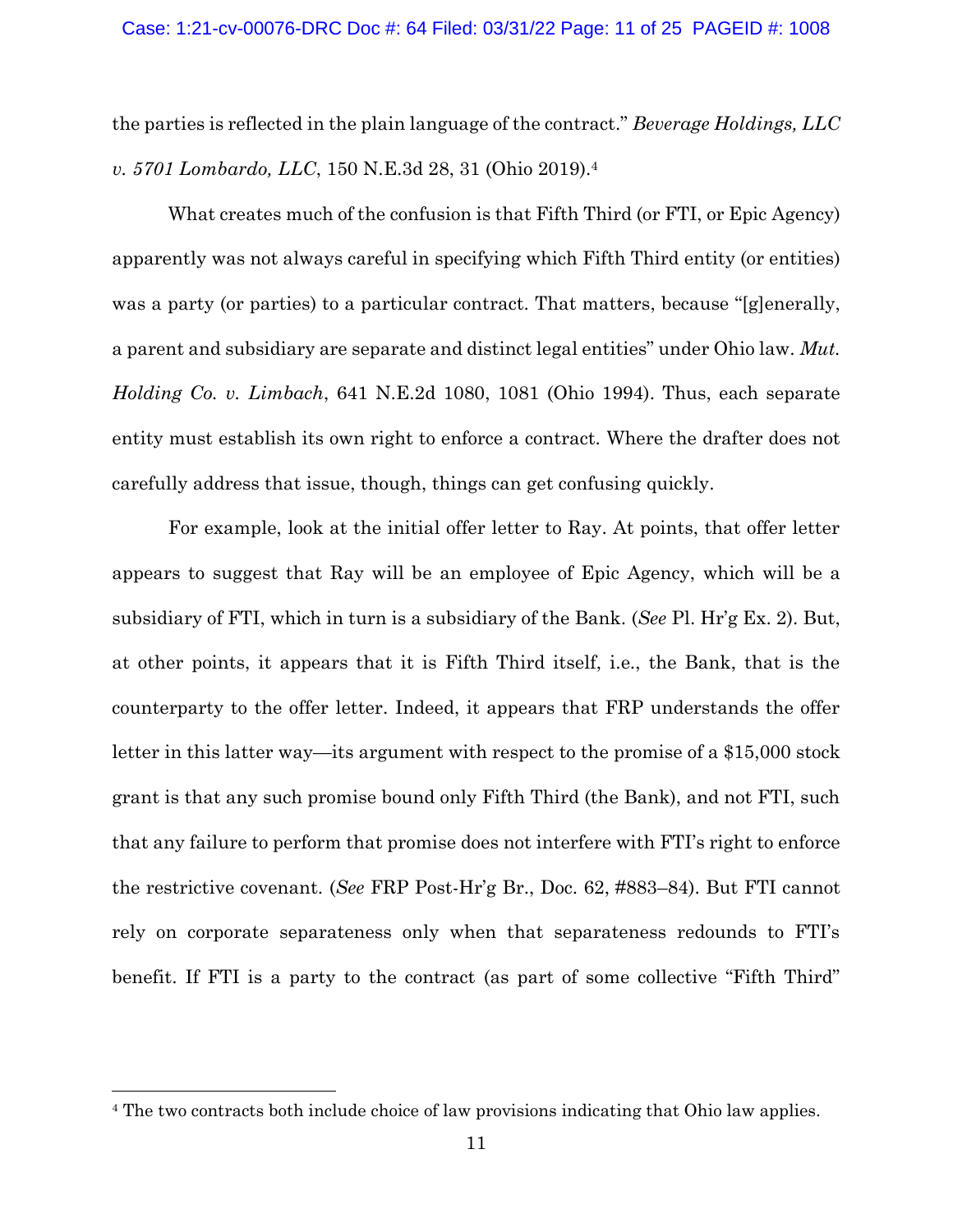entity), then "Fifth Third's" failure to make good on its promises would extend to FTI, as well.

Of course, the key contract here is the 2020 ICP, which contains the restrictive covenant that FRP claims it acquired (through the APA), and now seeks to enforce. What does that contract have to say about who the parties to that agreement are? According to the document, it purports to "set[] forth each covered Participant's agreement *with Fifth Third* regarding incentive compensation and other matters." (Pl. Hr'g Ex. 7, § I (emphasis added)). To be sure, the agreement defines Fifth Third to mean "Fifth Third Bank, National Association (including its parent companies, subsidiaries and affiliates, collectively 'Fifth Third,' the 'Bank,' or 'Employer')." (*Id.*). But even that makes it appear that the contract runs principally to the collective entity *as a whole*, rather than to any particular subsidiary or affiliate.

Why does that matter? Ohio law provides that restrictive covenants are assignable. *Rogers v. Runfola & Assocs., Inc.*, 565 N.E.2d 540, 543 (1991). Indeed, as FRP notes, that is the default rule. *See Artromick Internatl., Inc. v. Koch*, 759 N.E.2d 385, 387 (Ohio Ct. App. 2001); *Safier's, Inc., v. Biale*r, 93 N.E.2d 734, 739 (Ohio Com. Pl. 1950). So, if a contract that contains a restrictive covenant says nothing about the assignability of that covenant, the presumption would be that it is assignable. *Artromick*, 759 N.E.2d at 387 ("Ohio case law … appears to … allow[] assignment of covenants not to compete without specific provisions for their assignability."). The ICP, though—which, it bears noting, Fifth Third drafted—expressly addresses assignability. And, as noted above, the contract's plain language makes the covenant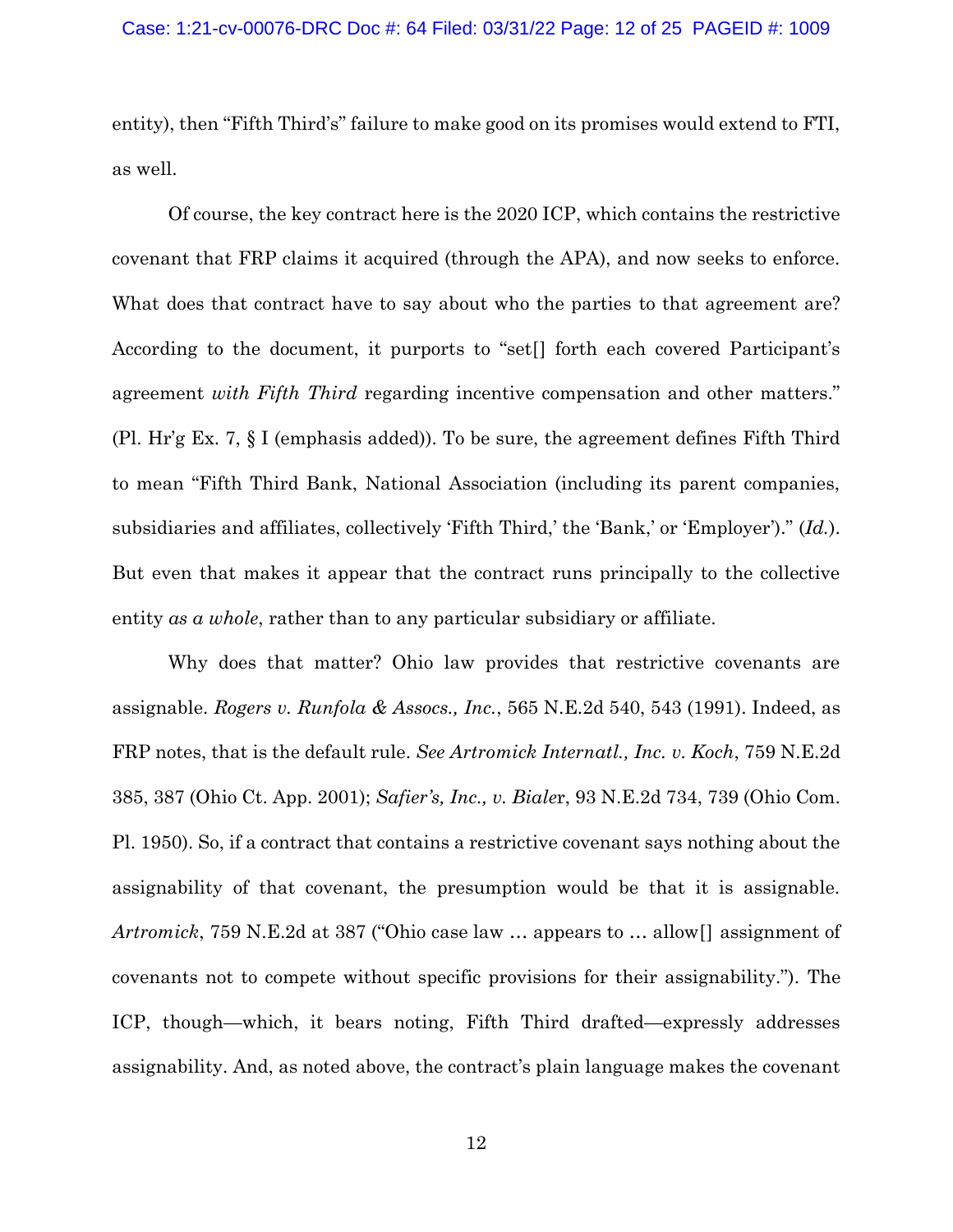#### Case: 1:21-cv-00076-DRC Doc #: 64 Filed: 03/31/22 Page: 13 of 25 PAGEID #: 1010

assignable "to any successor in interest or purchaser of substantially all of *Fifth Third's* assets." (2020 ICP, Pl. Hr'g Ex. 7, at 15). But if, as Fifth Third and FRP maintain, "Fifth Third" refers to the collective entity comprised of Fifth Third and all its subsidiaries and affiliates, it is undisputed that the APA did not involve the sale of "substantially all of Fifth Third's assets." Indeed, Fifth Third and FRP concede that point.

They offer two responses, though, neither of which the Court finds convincing. First, they suggest that the Court rely on the default rule of assignability, rather than the contract language addressing that topic. But default rules apply only to the extent that parties do not *change* the default rules in their actual agreement. Here, the parties did. If the parties intended the default rule to apply (i.e., that Fifth Third could assign the covenant at will), then why would they include one specific instance in which the covenant is assignable (i.e., upon the sale of substantially all of Fifth Third's assets)? In short, it makes no sense to assume that a contract includes rules providing that both (1) the covenant is always assignable (i.e., the alleged default rule), and (2) the covenant is assignable in one certain circumstance (i.e., the expressly included rule). To the contrary, under basic principles of contract law, the express inclusion of the latter negates the tacit inclusion of the former. *See, e.g., Largo Legacy Grp., LLC v. Charles*, No. CV 2020-0105-MTZ, 2021 WL 2692426, at \*15 (Del. Ch. June 30, 2021) ("When parties cover a particular subject in an express manner, their contractual choice governs and cannot be supplanted by the application of inconsistent fiduciary duty principles that might otherwise apply as a default.")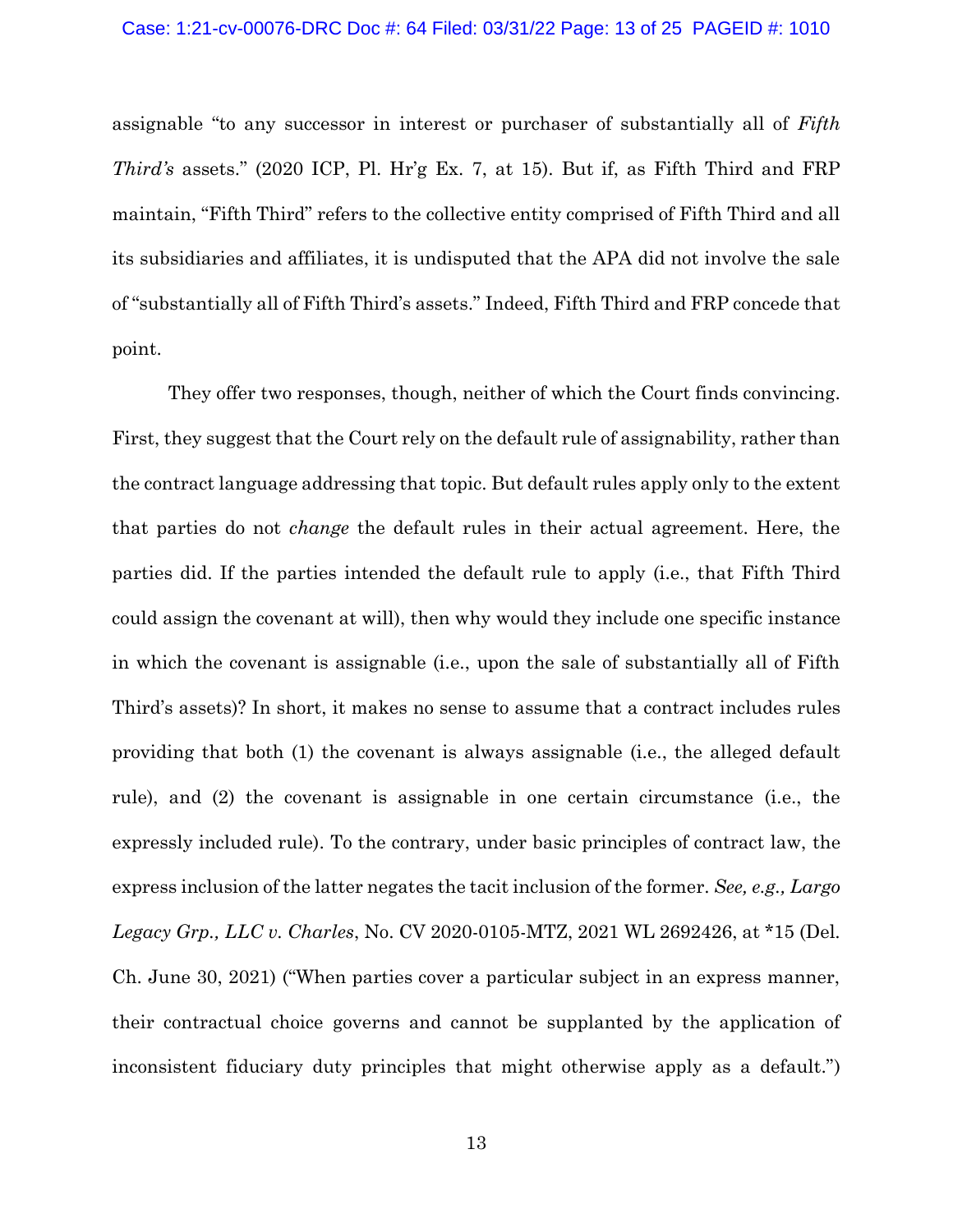(quotation omitted); *cf. ISHA, Inc. v. Risser*, No. 1-12-47, 2013 WL 2316248, at \*7 (Ohio Ct. App., May 28, 2013) (noting that "parties are free to change the default rule by contract"). Accordingly, Defendants cannot rely on the default rule to escape the contractual language that Fifth Third drafted here.

Undeterred, Fifth Third and FRP separately maintain that the express language *does* allow for assignability on the facts here. They make two related arguments in that regard. First, because the collective entity "Fifth Third" includes each of Fifth Third's affiliates or subsidiaries, they insist that the reference to the sale of "substantially all of Fifth Third's assets" likewise should be understood to include the sale of substantially all the assets of *any one or more* of Fifth Third's affiliates or subsidiaries. (FRP Post-Hr'g Br., Doc. 62, #889). That argument is easily disposed of. Courts do not interpret contracts to yield absurd results. Indeed, courts hesitate to adopt such a result even when a contract's plain language seems to compel that answer. *Cheatham I.R.A. v. Huntington Nat'l Bank*, 137 N.E.3d 45, 54 (Ohio 2019) (contractual language is given its "plain and ordinary meaning unless … the result is manifestly absurd") (citing *Alexander v. Buckeye Pipe Line Co.*, 374 N.E.2d 146 (1978) (syllabus)). Thus, courts necessarily would not construe ambiguous language to *create* such a result. Yet, the reading that Defendants advance here, where "substantially all of the assets" applies to any subsidiary, would permit Fifth Third to transfer the covenants in connection with the sale of some subsidiary or affiliate that had *nothing* to do with insurance. As the Defendants largely conceded during the hearing, that result would be absurd. And yet that absurd possibility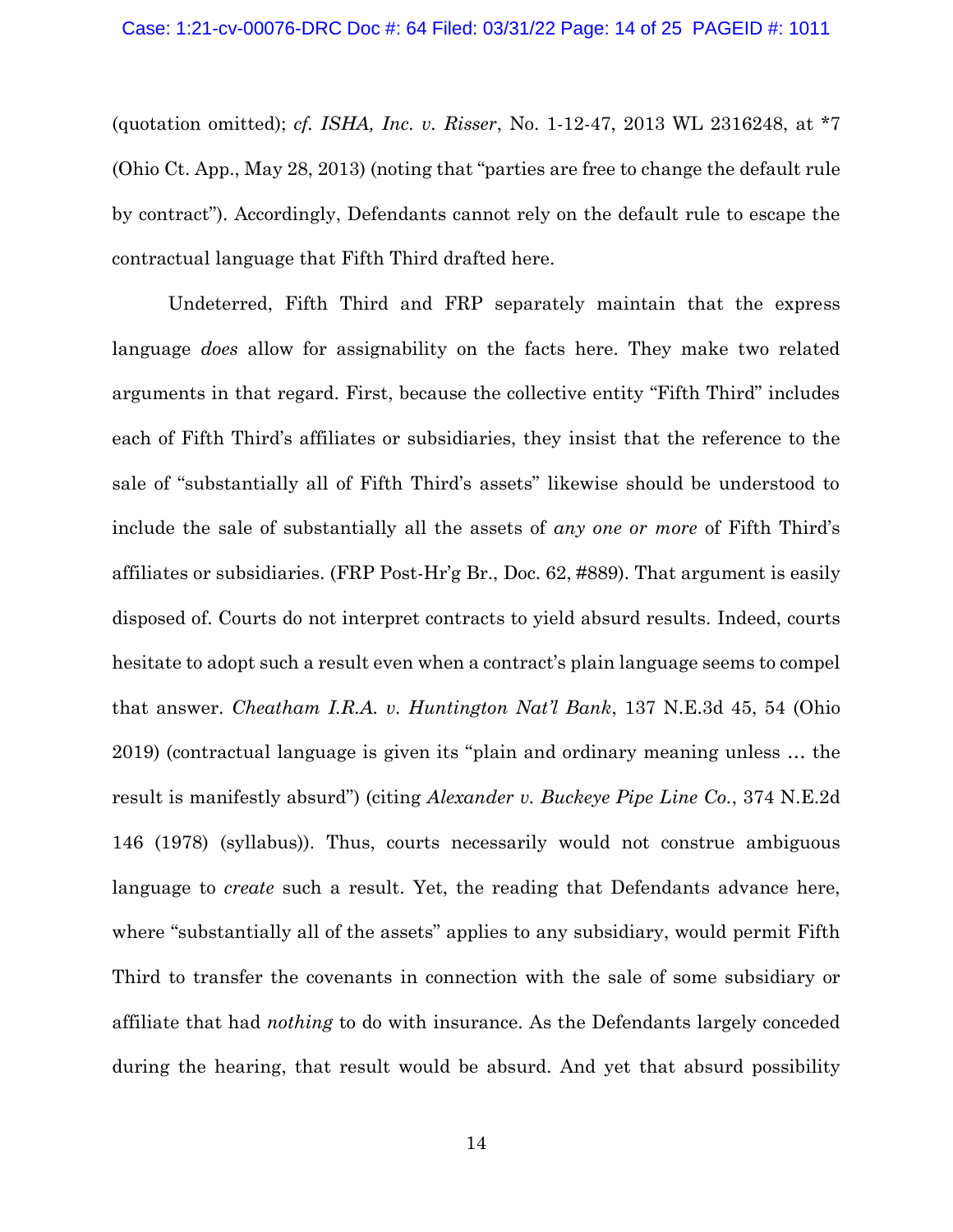#### Case: 1:21-cv-00076-DRC Doc #: 64 Filed: 03/31/22 Page: 15 of 25 PAGEID #: 1012

ineluctably follows from Defendants' Fifth-Third-means-any-Fifth-Third-affiliate-orsubsidiary logic.

That leaves their other argument. They contend that, in context here, the parties to the ICP should have understood "sale of substantially all of the assets of Fifth Third" to mean, "of the Fifth Third entity at which you work." They note, for example, that the title of Ray's ICP includes reference to FTI. (*See, e.g.*, Fifth Third Post-Hr'g Br., Doc. 63, #990–91). That is perhaps a closer call. At some level, after all, one could understand why Fifth Third (i.e., the parent entity) would want to be able to transfer restrictive covenants relating to insurance salespeople in connection with the sale of its insurance business. But if that is what the parties meant, they certainly did not say it clearly. For example, even if one understands the assignability provision to mean the covenant is assignable upon transfer of the assets of the affiliate at which an employee works (which is what Fifth Third seems to argue now), that understanding only gives way to an underlying ambiguity: that is, as noted above, there is at least some confusion surrounding exactly which corporate entity extended the employment offer to Ray. Indeed, further compounding the confusion, the testimony at the hearing indicated that Ray's paychecks came from "Fifth Third" i.e., the Bank. And to the extent that the defendants are arguing that the passing reference to FTI in the title of the document somehow supersedes the plain language of the provision itself, the Court rejects that argument, at least for present purposes. To be sure, it would have been straightforward to draft the ICP language to expressly say what Defendants now contend it means. In fact, FRP offers an example of how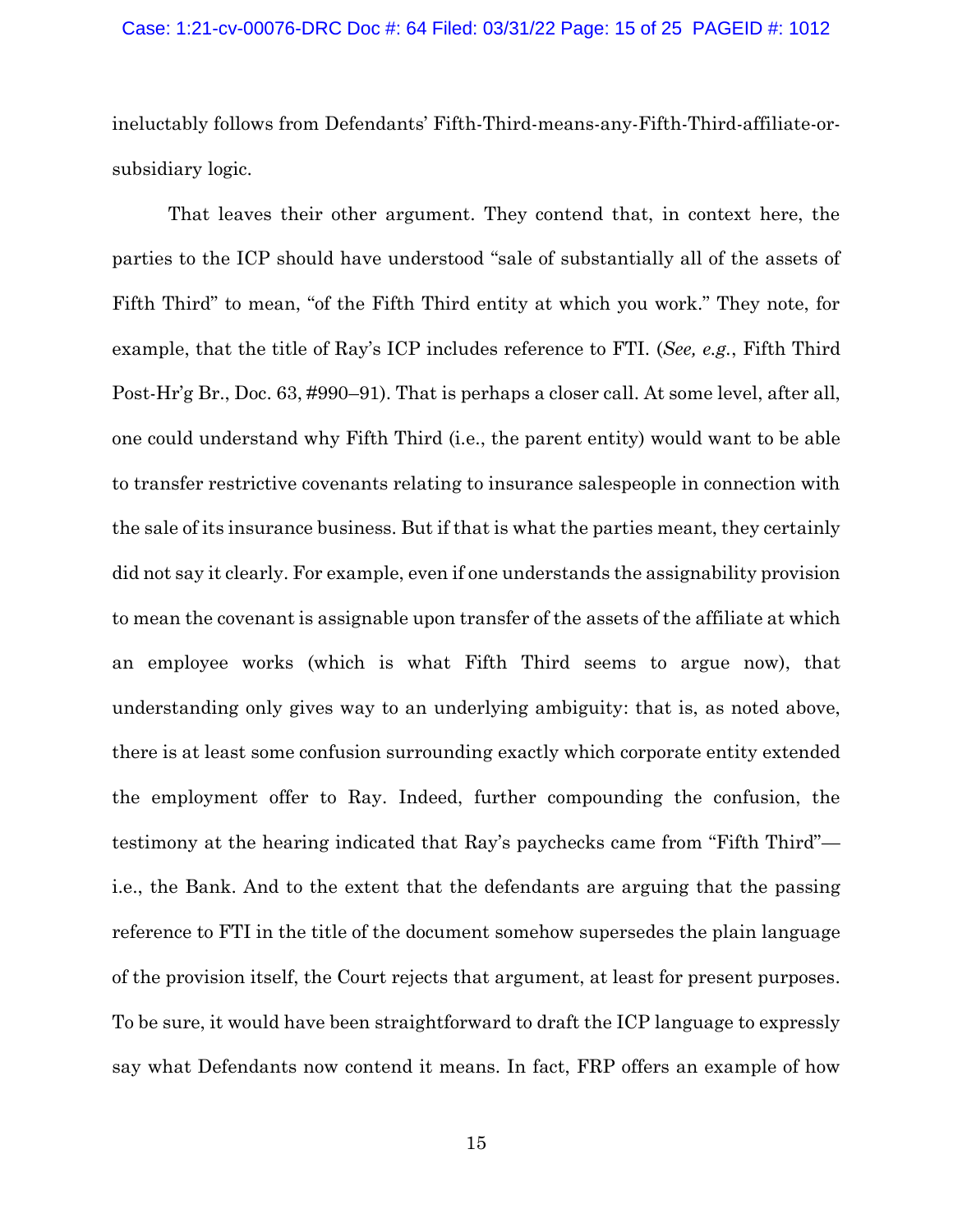#### Case: 1:21-cv-00076-DRC Doc #: 64 Filed: 03/31/22 Page: 16 of 25 PAGEID #: 1013

one could do so in its brief—substituting "sale of substantially all of [FTI's] assets" in lieu of "Fifth Third's assets" in the ICP's text. (*Compare* Mem. in Supp. of Mot. for Prelim. Inj., Doc. 37, #506, *with* 2020 ICP, Pl. Hr'g Ex. 7, at 15). But that is not what the operative agreement in fact says.

Finally, FRP asserts that "the law permits a parent and a subsidiary to enforce a restrictive covenant, like the one included in the 2020 IP," (FRP Post-Hr'g Br., Doc. 62, #888), a proposition FRP claims to find in *Masco Cabinetry Middlefield, LLC v. Cefla N. Am., Inc.*, 637 F. App'x192, 201 (6th Cir. 2005). But, as this Court noted in rejecting that same argument in *Hobbs*, "the authorities that Defendants cite do not support the fungible view of corporate identities that Defendants advocate." To be sure, in *Masco*, "the Sixth Circuit … held that both a parent and subsidiary could assert a two-year contractual limitations period even where the parent company was not an explicit party to the contract." *Hobbs*, 2021 WL 5577406, at \*7. But, as this Court also noted, "that case considered whether 'separate corporate existence should be disregarded in relation to contractual responsibilities [] because the subsidiary acted as mere instrumentality or adjunct of the parent' in entering the contract." *Id*. (citing *Masco*, 637 F. App'x at 201) (quotations omitted). Here, as in *Hobbs*, there is no indication that the Bank was acting as a "mere instrumentality" of FTI in entering the 2020 ICP.

When all is said and done, at least for current purposes, the best one could say is that the 2020 ICP is ambiguous regarding assignability. But that leads to additional problems for Defendants. In the face of contractual ambiguity, the Court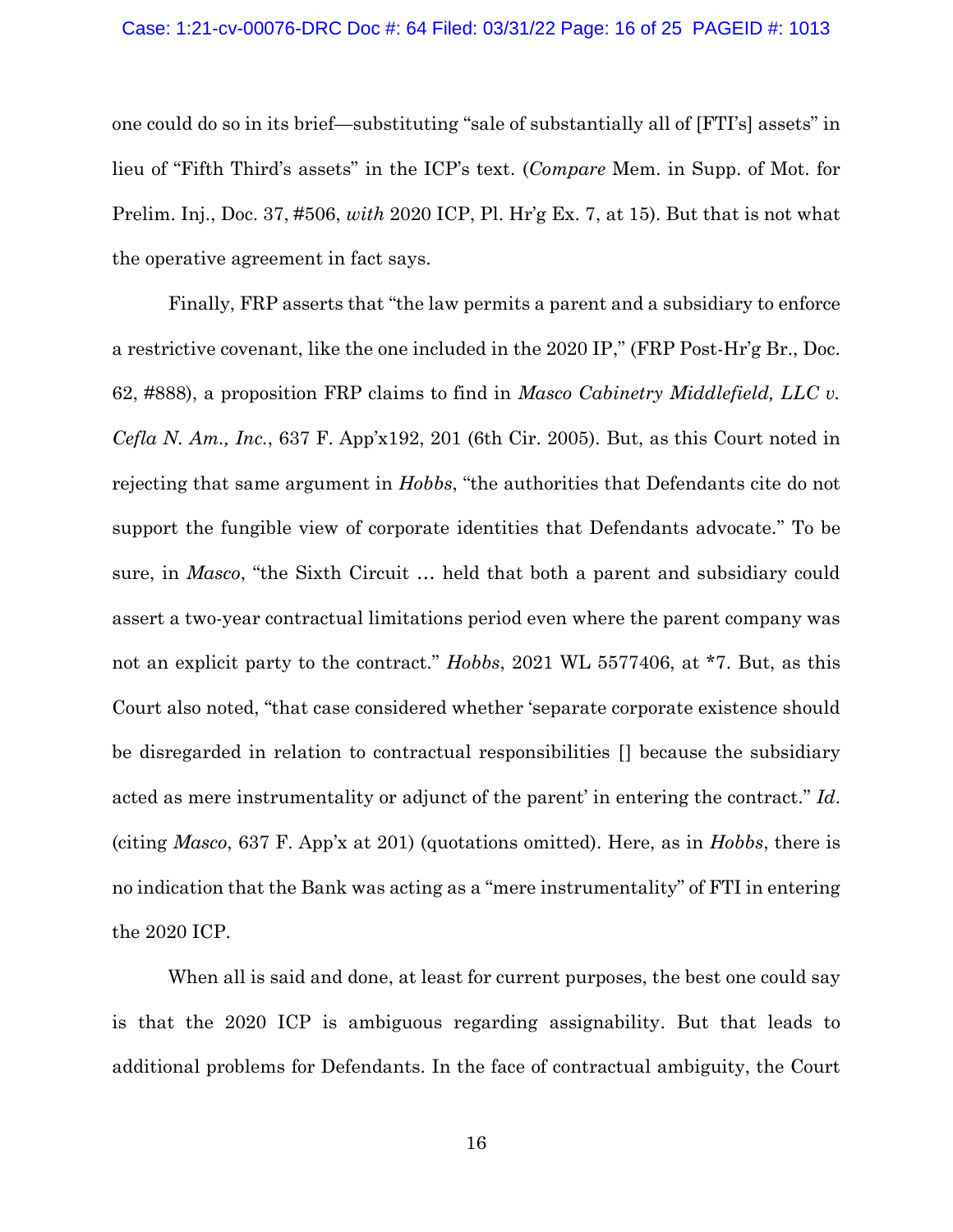### Case: 1:21-cv-00076-DRC Doc #: 64 Filed: 03/31/22 Page: 17 of 25 PAGEID #: 1014

is to consider extrinsic evidence of the parties' meaning. *Campbell v. 1 Spring, LLC*, No. 18AP-94, 2019 WL 852115, at \*3 (Ohio Ct. App. Feb. 21, 2019) ("[W]hen the language of a contract is unclear or ambiguous … extrinsic evidence can be used to ascertain the intent of the parties." (quoting *Drs. Kristal & Forche, D.D.S., Inc. v. Erkis*, No. 09AP-06, 2009 WL 3465916, at \*4 (Ohio Ct. App. Oct. 27 2009))). But here, both Ray's supervisor at FTI, and Ray himself, testified that they had not given any thought to the assignability provision. Indeed, they both frankly admitted that they had nothing to do with drafting or negotiating any of the language in the ICP.

That brings some other rules into play. First, as a general matter, courts construe residual ambiguity (i.e., ambiguity remaining after considering any available extrinsic evidence) against the drafter. *LublinSussman Grp. LLP v. Lee*, 107 N.E.3d 724, 729 (Ohio Ct. App 2018) (citing *Reida v. Thermal Seal*, No. 02AP-308, 2002 WL 31819831, at \*3 (Ohio Ct. App Dec. 17, 2002)). Here, as noted, all agree that the drafter is Fifth Third, the Bank.

Second, the rule regarding ambiguity takes on special significance in the context of covenants not to compete. At common law, courts typically declined to enforce such provisions at all, or at least understood them very narrowly, as such provisions were deemed a "restraint on trade." *Ohio Urology, Inc. v. Poll*, 594 N.E.2d 1027, 1031 (Ohio Ct. App. 1991) ("Traditionally, agreements not to compete were viewed as restraints of trade and, therefore, were held invalid …."). To be sure, Ohio law now enforces such agreements, assuming certain circumstances are met. *See*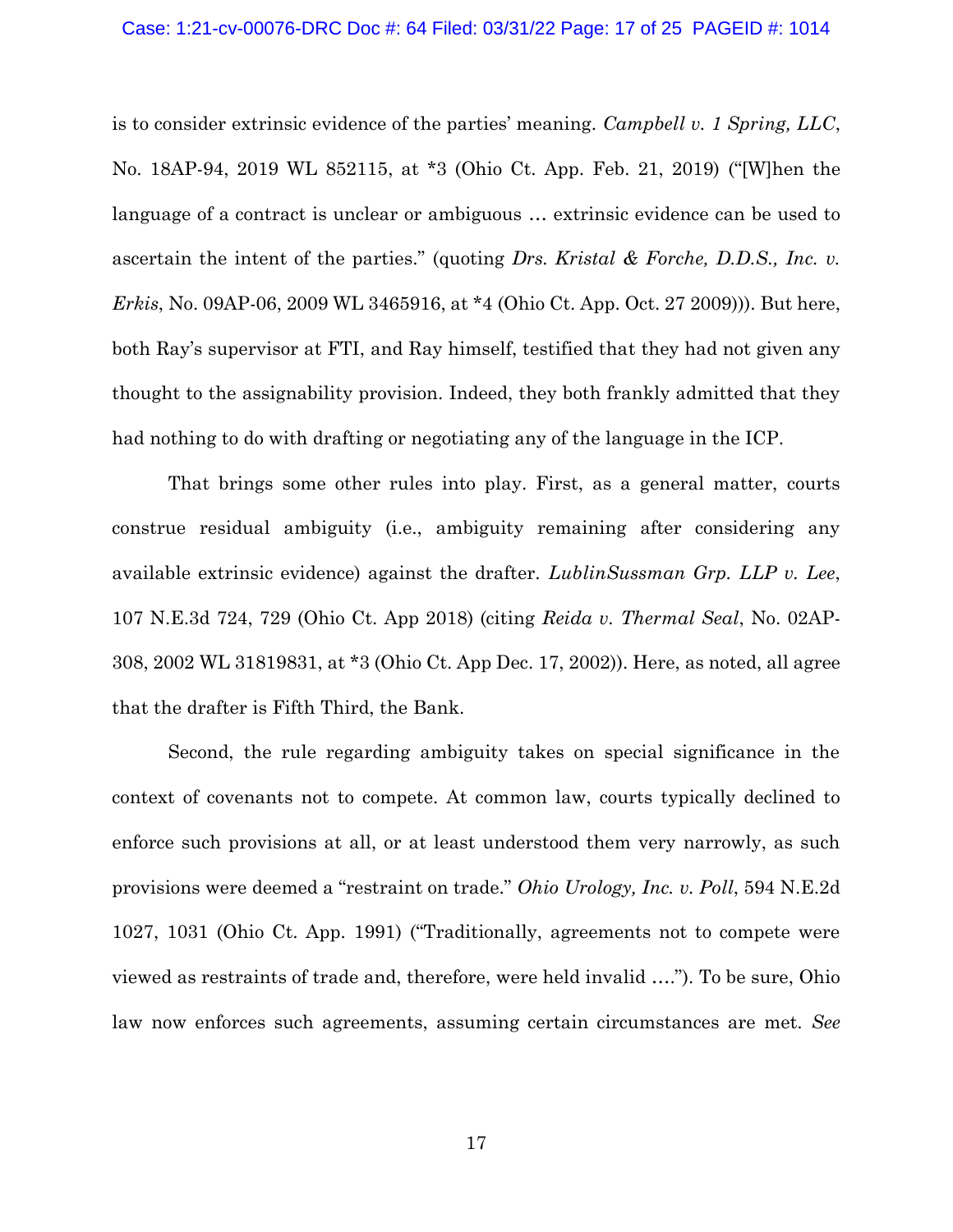*Raimonde v. Van Vlerah*, 325 N.E.2d 544, 547 (Ohio 1975). But even so, Ohio courts continue to cast a chary eye.

That is especially true with regard to such covenants in employment agreements, as opposed to those entered in connection with the sale of a business. *See Century Bus. Servs., Inc. v. Urb.*, 900 N.E.2d 1048, 1054 (Ohio Ct. App. 2008) ("[G]enerally, restrictive covenants in employment agreements have been disfavored by courts …."). When selling a business, of course, the seller typically has received, as part of the sale price, the present value of the future goodwill the seller is transferring. And, in such cases, courts recognize that it would be inequitable to allow the seller to obtain that value in the course of the sale, and then seek to recapture that value (and therefore deprive the buyer of it), by competing down the road. Accordingly, courts are more willing to enforce such covenants when they form part of the consideration in the sale of the restricted person's business. *See, e.g.*, *Blakeman's Valley Off. Equip., Inc. v. Bierdeman*, 786 N.E.2d 914, 919 (Ohio Ct. App. 2003) ("We must note that the matter before us does not involve the typical scenario of a sophisticated employer attempting to enforce a noncompetition clause against an unsophisticated employee. *The clause at issue in this case was bargained for between two businesses, not between an employer and an employee. The covenant formed part of the consideration in the sale of appellee's business to appellant.*") (emphasis added).

But that concern does not arise in the "typical scenario," *see id*., in play here, where an employer is seeking to enforce a covenant against an employee (rather than against a business seller, who may also be an employee). As to *that* form of restrictive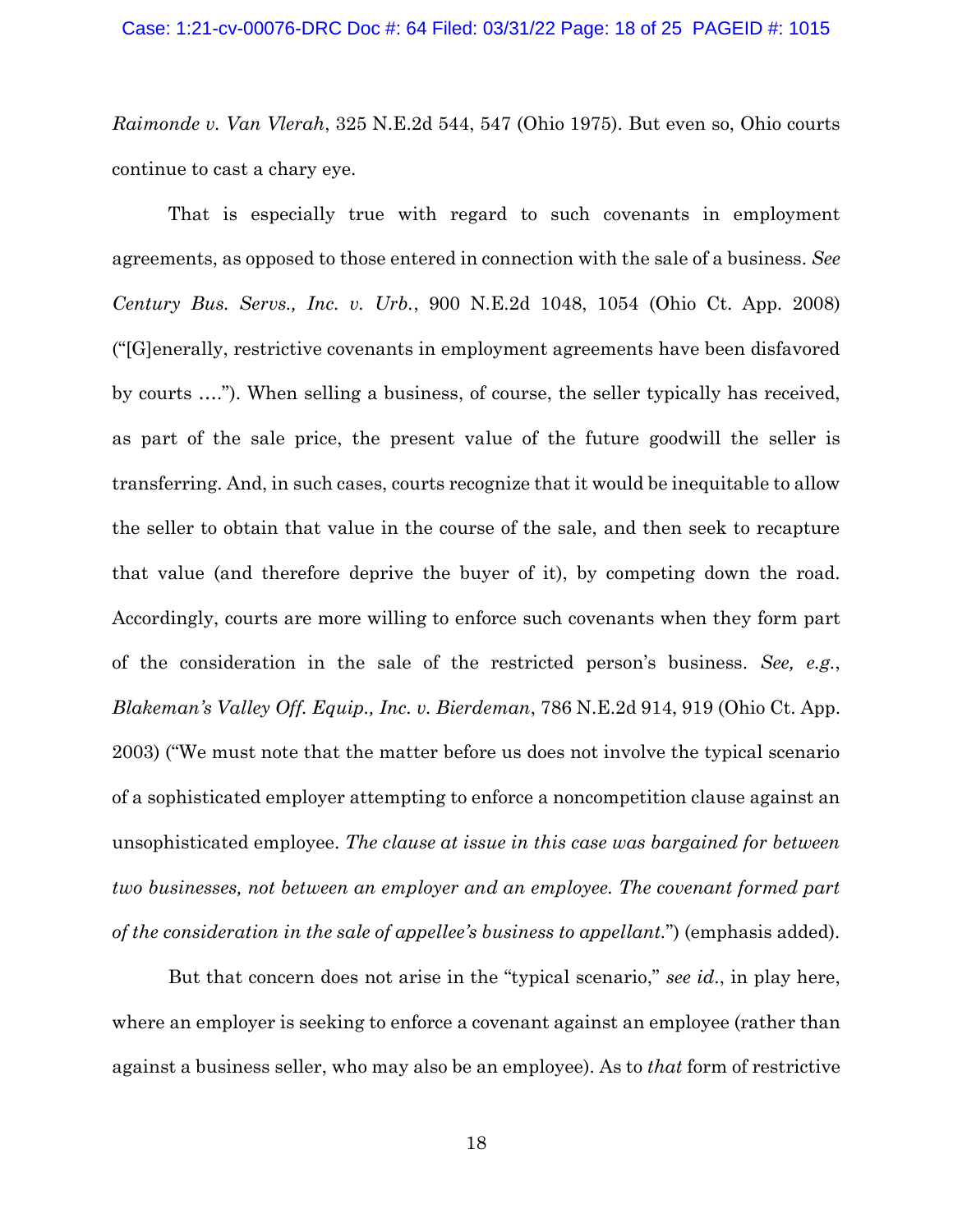#### Case: 1:21-cv-00076-DRC Doc #: 64 Filed: 03/31/22 Page: 19 of 25 PAGEID #: 1016

covenant, Ohio law is clear: "[c]ovenants not to compete should in general be strictly construed, since such covenants are normally written by the employer and are in restraint of trade and the right to a livelihood." *Gen. Med., P.C. v. Manolache*, No. 88809, 2007 WL 2325829, at \*1 (Ohio Ct. App. Aug. 16, 2007); *see also, e.g.*, *Darrow v. Kolczun*, No. 90CA4759, 1991 WL 35120, at \*2 (Ohio Ct. App. Mar. 6, 1991) (same); *Avki v. Avery*, No. 13504, 1993 WL 187923, at \*2 (Ohio Ct. App. June 3, 1993) (noting that restrictive covenants in employment agreements "are generally not favored in the law and are strictly construed against enforcement"). Accordingly, "the burden is on the former employer to prove that the restraint is reasonable and the agreement is valid." *See, e.g.*, *J&B Fleet Indus. Supply v. Miller*, No. 09MA173, 2011 WL 2536668, at \*14 (Ohio Ct. App. June 16, 2011).

As a result, to ultimately prevail here, FRP would be required first to show that it validly holds (or at least has the right to enforce) the covenant, with all ambiguity on that front construed against it, and then must show that the provision, as written, is enforceable under the nine-factor test that *Raimonde* adopts. Accordingly, to establish it is entitled to the injunction it seeks, FRP must show that it is *likely* to prevail on both those issues.

Let's start with the former. Under the APA, FRP purchased "all rights of a Selling Party under all Contracts … including all rights of Selling Parties under any non-competition, non-solicitation, non-piracy, or other restrictive covenant in favor of a Selling Party …." (APA § 2.01(c), at 10). And "Selling Party" includes Fifth Third

19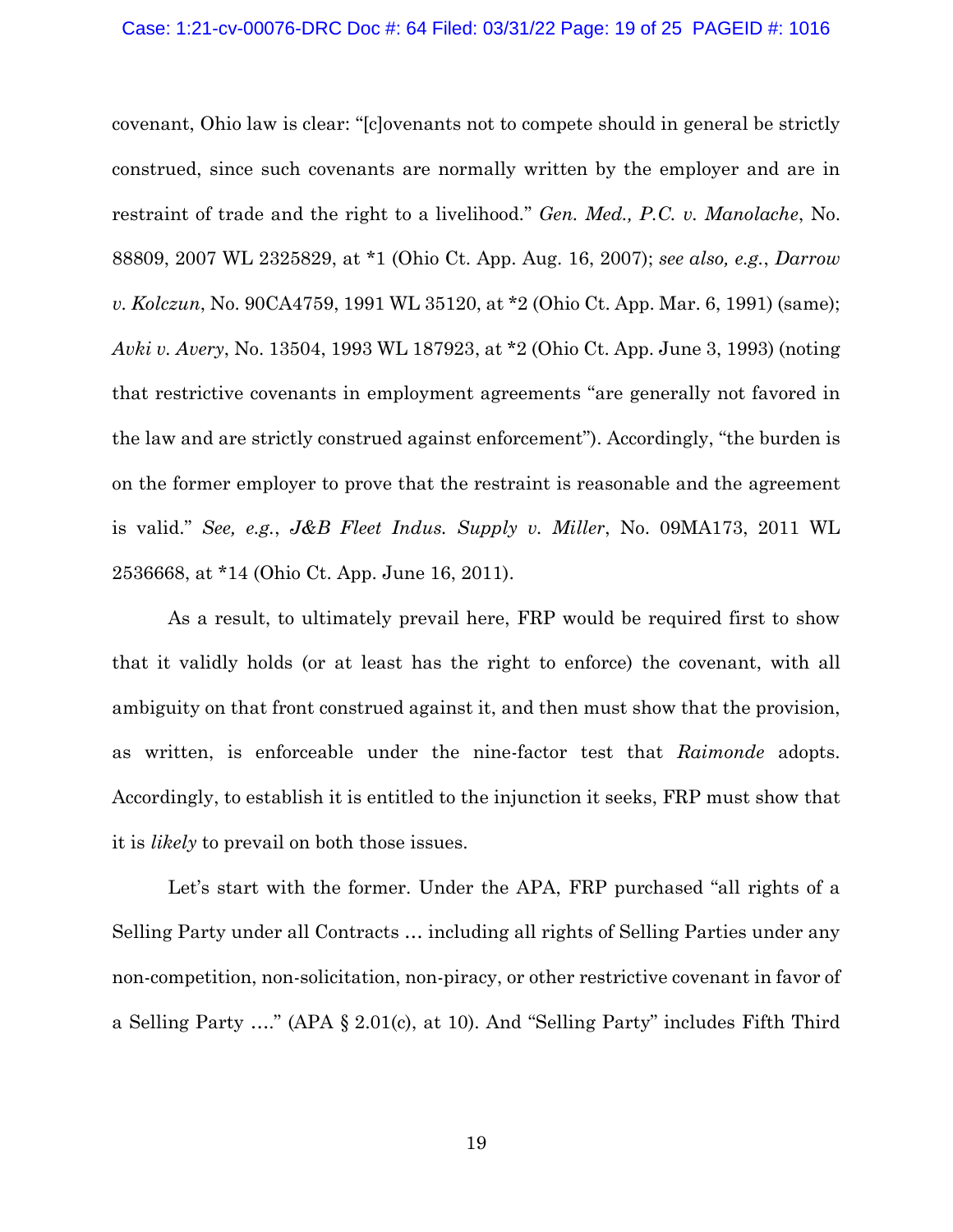Insurance Agency, R.G. McGraw Insurance Agency, Inc.,<sup>5</sup> and Epic Insurance Solutions Agency LLC. (*Id.* at 1).

In light of the discussion above, the problem with that language should be immediately apparent. It is not at all clear that the restrictive covenant in the 2020 ICP runs "in favor of" Epic Agency or FTI (as opposed to "Fifth Third"). And, more fundamentally, even if it does, the promise to assign rights under the APA naturally can extend only to those rights that are assignable. On that front, as also noted above, given the language of the ICP, it is not at all clear that the category "assignable rights" includes the rights under the restrictive covenant (which are transferable only to a "successor in interest" or "purchaser of all or substantially all of Fifth Third's assets"). (2020 ICP, Pl. Hr'g Ex. 7, at 15).

Given that restrictive covenants are "strictly construed against enforcement," *see Avki*, 1993 WL 187923, at \*2, and that any residual ambiguity is construed against the drafter (Fifth Third), the Court concludes that the ambiguity surrounding these questions precludes Defendants from establishing the requisite likelihood of success on the merits to warrant injunctive relief. And, because Defendants have failed in establishing their right to enforce the covenant as a threshold matter, the Court need not, and thus does not, consider whether the terms of the restrictive covenant meet *Raimonde*'s nine-factor test. (Of course, if this matter proceeds to a trial on the merits, not only will Defendants need to establish the validity of any

<sup>5</sup> No party has suggested that the McGraw entity is in any way relevant to the Court's decision in this matter. Accordingly, the Court does not discuss that entity further.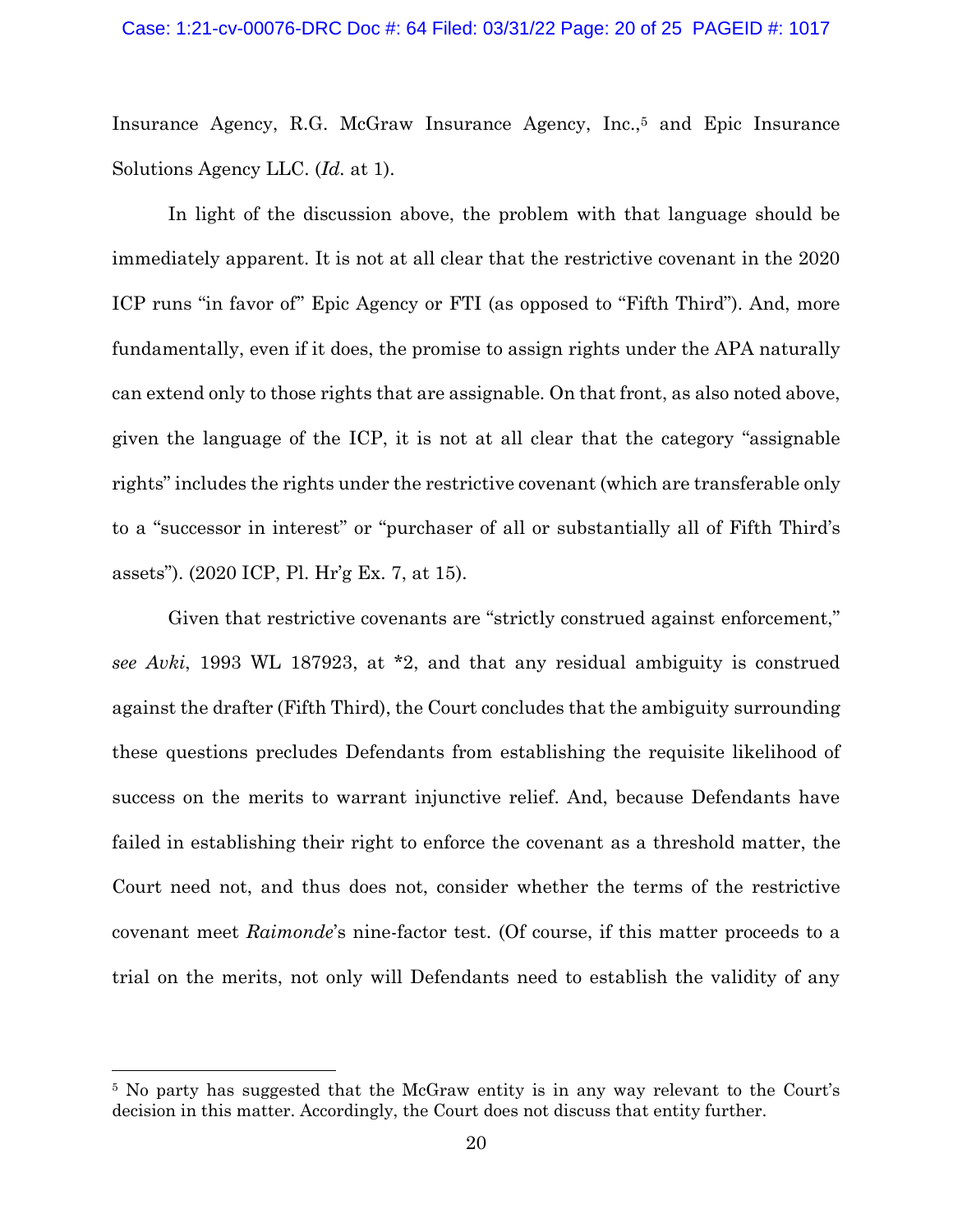assignment, but they will also need to show that the covenant is enforceable under *Raimonde*.)

In short, for all of the above reasons, the Court concludes that Defendants have failed to show "a strong or substantial likelihood … of success on the merits," and thus have fallen short of carrying their burden on the first prong of the test for a preliminary injunction. *Bossert*, 579 F. Supp. at 66; *Warner*, 715 F.2d at 1123.

# **B. The Remaining Prongs Do Not Strongly Favor Injunctive Relief.**

Where the party seeking injunctive relief falls short on the first prong, there is at least some case law suggesting that "it is not necessary, strictly speaking, to address the remaining three parts of the test to conclude that [the movants] are not entitled to the preliminary relief they seek." *Bossert*, 579 F. Supp. at 66. But that may overstate the point. It is probably more accurate to say that "a finding that there is simply no likelihood of success on the merits is usually fatal." *Gonzales*, 225 F.3d at 625 (noting that a finding of no likelihood of success is "usually fatal" to a request for injunctive relief (citing *Mich. State AFL–CIO*, 103 F.3d at 1249)). Here, while the Court concludes that Defendants have not made the necessary showing on the first prong (i.e., that they have not shown a significant likelihood of success), the Court is unwilling to say that they have "*no* likelihood of success." Accordingly, the Court reviews the remaining prongs, but concludes that, on balance, they do not strongly favor injunctive relief here.

To establish the second prong, irreparable injury, the movant must show injuries that are not fully compensable in money damages. *Basicomputer Corp. v.*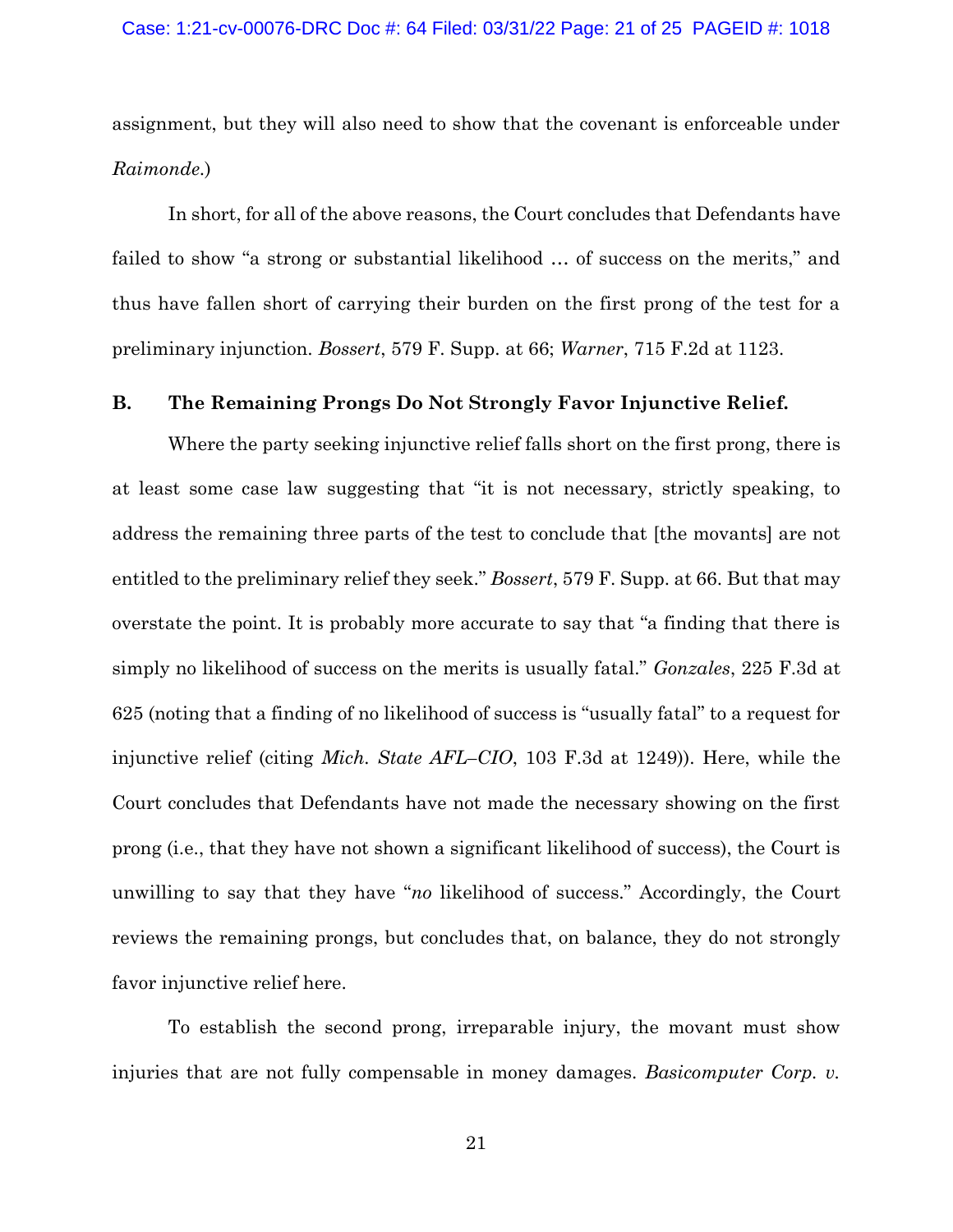*Scott*, 973 F.2d 507, 511 (6th Cir. 1992). Here, that is admittedly something of a close call. Of course, to the extent that Defendants ultimately prove that Ray is not entitled to solicit or accept business from the clients he served at Fifth Third, one measure of damages may be the revenues (or perhaps profits) that he generated from those clients. At the same time, that measure of damages may undervalue the harm that FRP incurs. After all, the point of the non-compete is to allow FRP an opportunity to establish a relationship with those clients without interference from Ray. And, if FRP succeeds in doing so, it presumably may generate profits from that relationship for multiple years to come. Thus, perhaps not surprisingly, "[t]he Sixth Circuit has found that the breach of a non-competition clause typically is likely to cause irreparable harm to an employer." *Ever-Seal, Inc. v. Halferty*, No. 3:22-CV-00082, 2022 WL 418692, at \*8 (M.D. Tenn. Feb. 10, 2022) (citing *Basicomputer*, 973 F.2d at 512). And, particularly relevant here, one of the cases that the Sixth Circuit relied on for that proposition in *Basicomputer* was an Eighth Circuit case holding that irreparable harm can be inferred from an insurance sales representative's breach of a noncompetition covenant. *See Basicomputer*, 973 F.2d at 512 (citing *Overholt Crop Ins. Serv. v. Travis*, 941 F.2d 1361, 1371 (8th Cir. 1991)). Thus, this prong cuts at least somewhat in favor of the requested preliminary injunctive relief here.

The third prong requires the Court to consider the potential impact on other parties, principally the non-moving party. *See, e.g.*, *Johnson v. Bobbitt*, No. CV 621- 022, 2021 WL 1792125, at \*4 (S.D. Ga. May 5, 2021) ("Plaintiff also completely fails to satisfy the third and fourth prongs regarding the threatened injury to him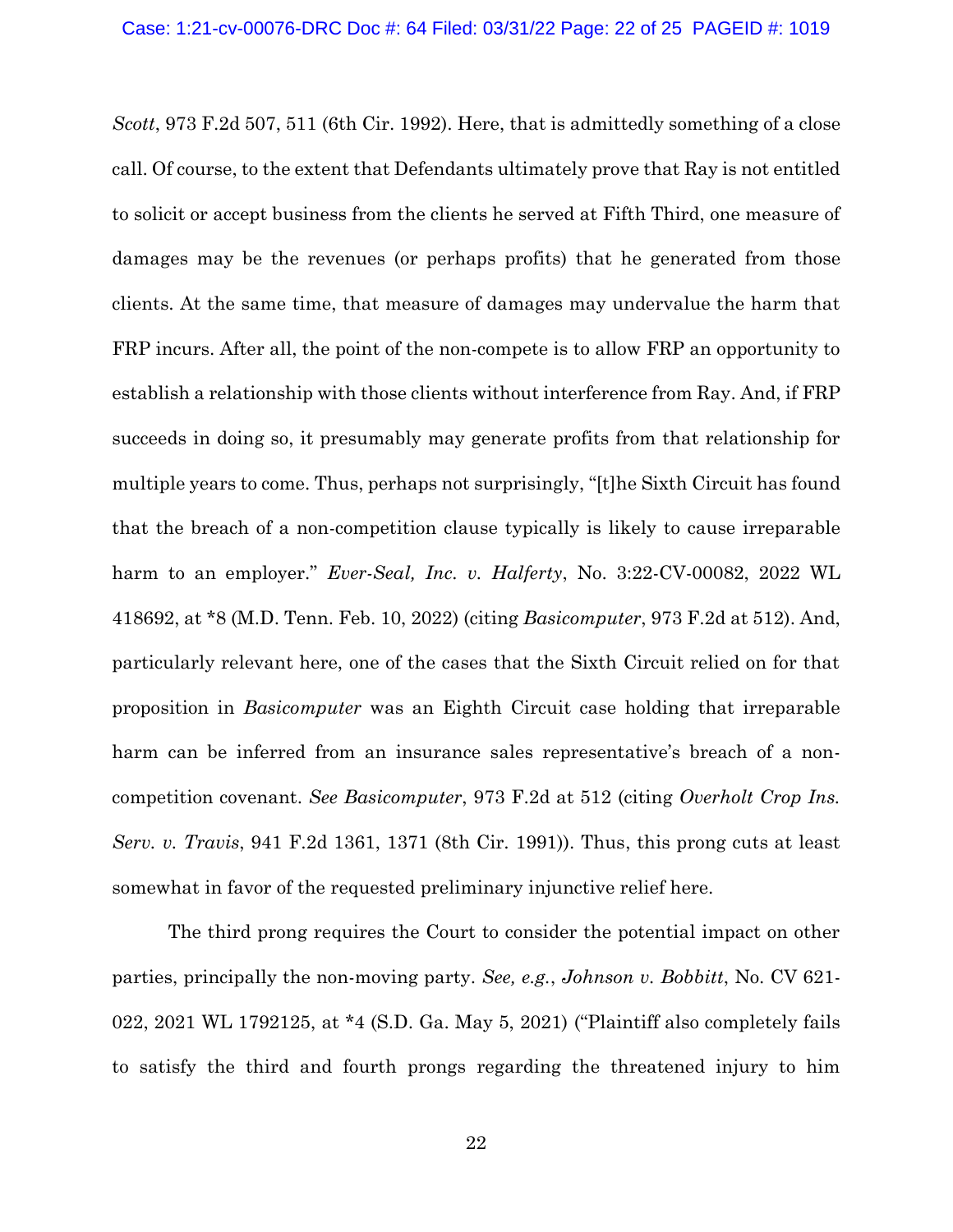### Case: 1:21-cv-00076-DRC Doc #: 64 Filed: 03/31/22 Page: 23 of 25 PAGEID #: 1020

outweighing whatever damage the proposed injunction may cause the opposing party and whether if issued, the injunction would be adverse to the public interest."); *Kohler v. City of Cincinnati*, No. 1:20-CV-889, 2021 WL 761630, at \*13 (S.D. Ohio Feb. 27, 2021), *report and recommendation adopted,* No. 1:20-CV-889, 2021 WL 1558334 (S.D. Ohio Apr. 21, 2021) (noting that "[t]he third and fourth prongs of the preliminary injunction analysis" require "assessing the harm to the opposing party and weighing the public interest").

Here, the Court is cognizant that the covenant at issue does not prevent Ray from seeking to sell insurance *at all*, but rather only to clients that he serviced while employed as a Fifth Third subsidiary. At the same time, the evidence at the hearing tended to suggest that Ray's existing clients, many of whom apparently were clients of his even before he came to Fifth Third, let alone to FRP, were the principal source of income that he could expect from selling insurance in the short term. Accordingly, the Court concludes that Ray would be likely to suffer significant harm, including to his ability to support his family, if the Court were to enter the requested injunctive relief. Especially in light of Defendants' failure to establish a strong likelihood of success, the Court concludes that this factor counts against injunctive relief here. *See In re DeLorean Motor Co.*, 755 F.2d 1223, 1229 (6th Cir. 1985) (noting that the preliminary injunction considerations are "factors to be balanced").

That leaves the public interest. The Court concludes that this prong does not count strongly in favor of, or against, preliminary injunctive relief. Of course, as a general matter, the public has an interest in contracts being performed according to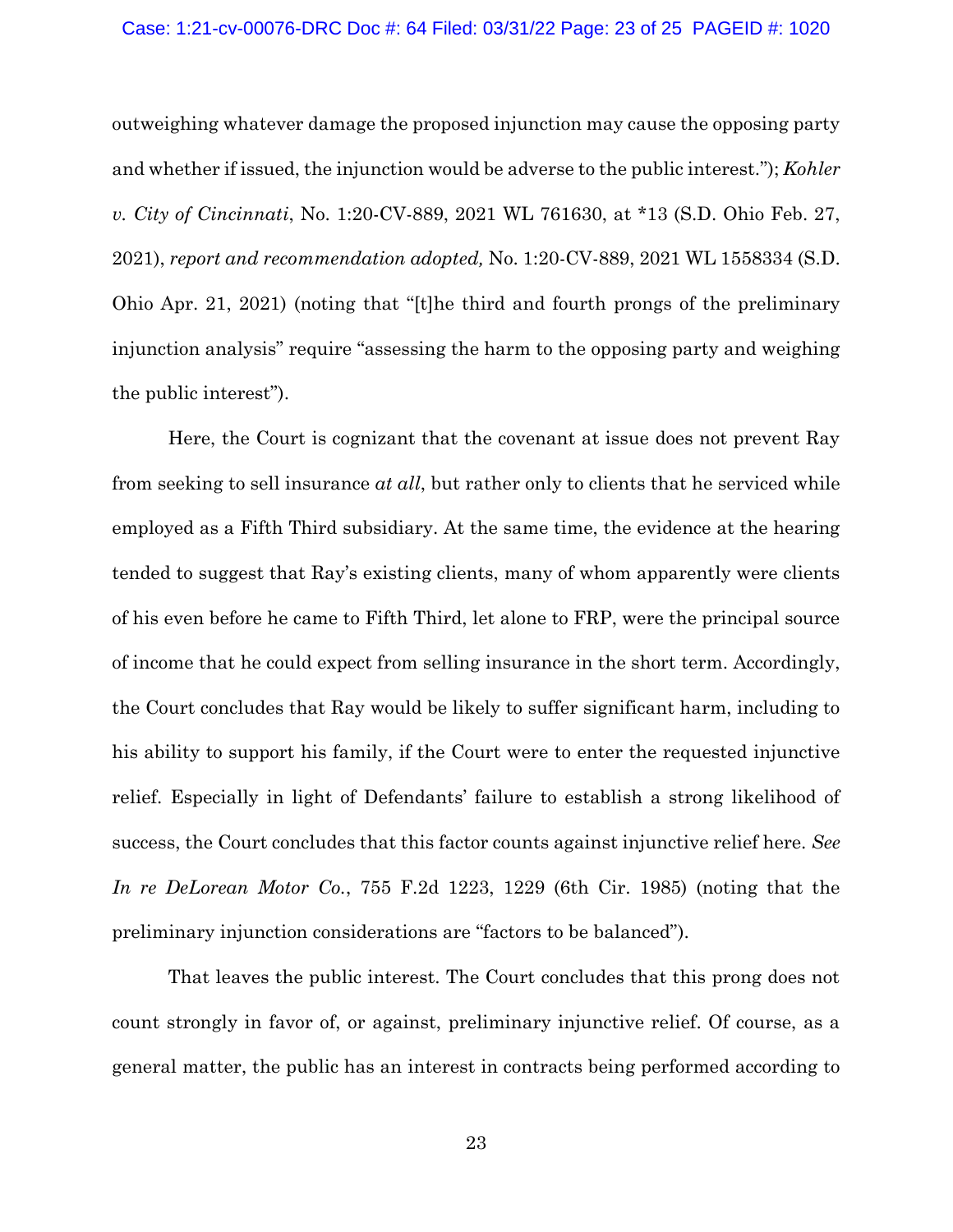### Case: 1:21-cv-00076-DRC Doc #: 64 Filed: 03/31/22 Page: 24 of 25 PAGEID #: 1021

their terms. But, as noted above, what the contracts at issue here require is, at best, a bit of a mystery at this point. Moreover, to the extent that clients prefer to purchase their insurance from Ray, entering the requested relief would interfere with those preferences. So that cuts, at least to some extent, in the other direction. While that harm to third parties is inherent in the nature of a non-competition agreement, here, Defendants' failure to make the necessary showing as to the first prong means that those third parties ultimately may suffer that harm for no valid reason. Accordingly, the Court concludes that this prong does not change the calculus much in either direction.

In sum, the Court's analysis of the remaining three prongs fails to identify any basis for overcoming Defendants' failure to make the necessary showing on the first prong of the test for preliminary injunctive relief.

### **CONCLUSION**

For the foregoing reasons, the Court concludes that Defendants have not met the heavy burden they must carry to warrant a preliminary injunction. Accordingly, the Court **DENIES** FRP's Motion for Preliminary Injunction (Doc. 37) and **VACATES** the previously entered Amended Agreed Temporary Restraining Order (Doc. 47). However, the Court **DIRECTS** the Clerk to **RETAIN** the \$50,000 surety bond associated with the Amended Agreed Temporary Restraining Order (Doc. 47) pending further Order of the Court.